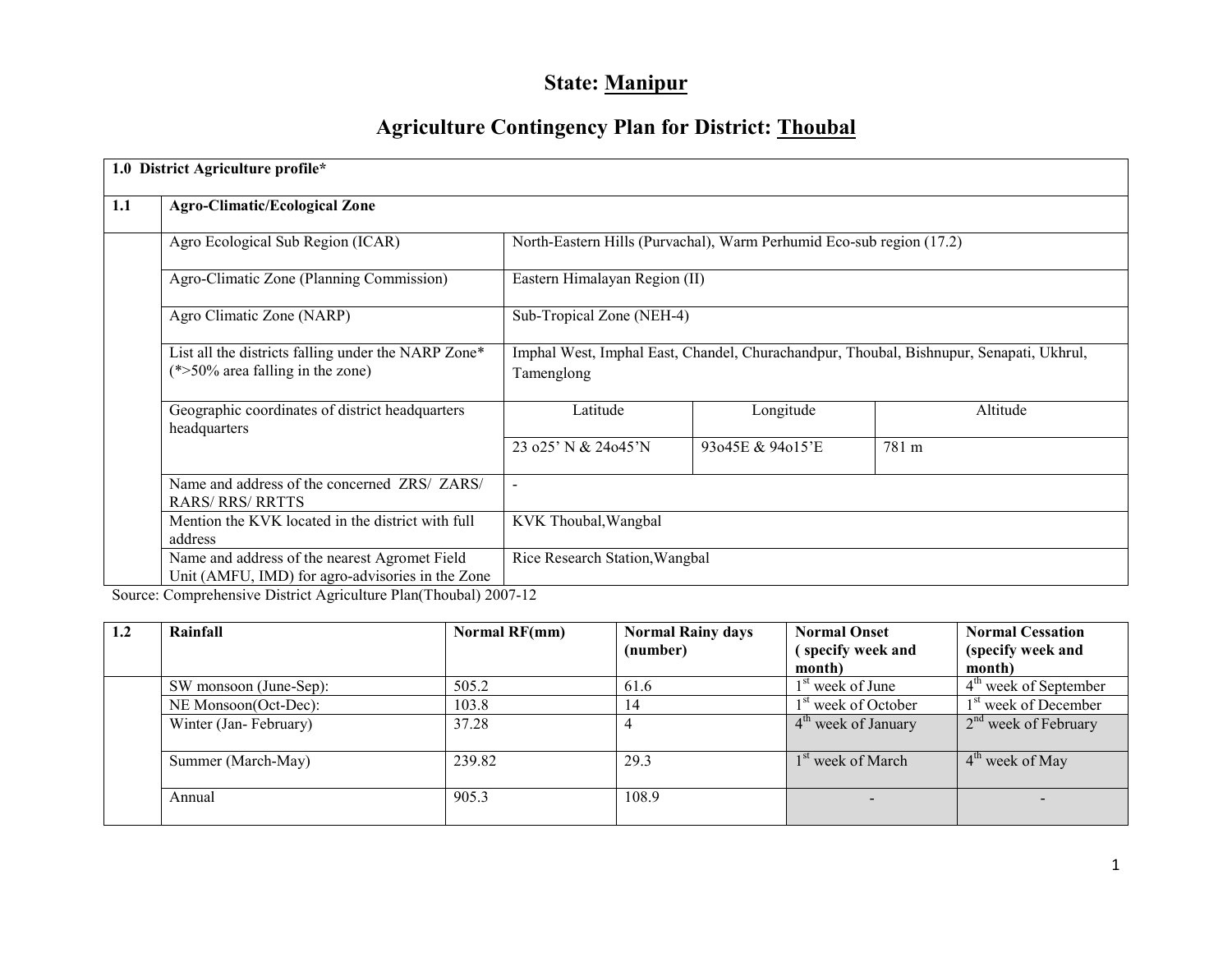| 1.3 | Land use                | Geographical | Cultivable | Forest | Land under       | Permanent | Cultivable | Land   | Barren and   | Current | Other   |
|-----|-------------------------|--------------|------------|--------|------------------|-----------|------------|--------|--------------|---------|---------|
|     | pattern of the          | area         | area       | area   | non-             | pastures  | wasteland  | under  | uncultivable | fallows | fallows |
|     | district (latest        |              |            |        | agricultural use |           |            | Misc.  | land         |         |         |
|     | statistics)             |              |            |        |                  |           |            | tree   |              |         |         |
|     |                         |              |            |        |                  |           |            | crops  |              |         |         |
|     |                         |              |            |        |                  |           |            | and    |              |         |         |
|     |                         |              |            |        |                  |           |            | groves |              |         |         |
|     | Area $(900 \text{ ha})$ | 51.4         | 22.9       | 0.56   | 2.11             | 0.31      | 0.18       | 2.64   | 0.49         |         |         |
|     |                         |              |            |        |                  |           |            |        |              |         |         |

| 1.4 | Major Soils (common names like red<br>sandy loam deep soils (etc.,)* | Area $(^{000}$ ha)** | Percent (%) of total geographical area |
|-----|----------------------------------------------------------------------|----------------------|----------------------------------------|
|     | Deep red clay loam                                                   |                      |                                        |
|     | Clay loam to clay (less)                                             | 18.9                 | 36.8                                   |
|     | Peat /muck/clay                                                      | 16.7                 | 32.6                                   |
|     | Silty clay                                                           | $8.\overline{3}$     | 16.3                                   |
|     | Silty loam                                                           |                      | 3.0                                    |

| 1.5 | <b>Agricultural land use</b> | Area $(900)$ ha) | Cropping intensity $\%$ |
|-----|------------------------------|------------------|-------------------------|
|     | Net sown area                | 33.41            | 149.6                   |
|     | Area sown more than once     | 4.09             |                         |
|     | Gross cropped area           | 37.30            |                         |

| 1.6 | Irrigation                     | Area ('000 ha)           |                                                      |  |  |  |  |  |  |
|-----|--------------------------------|--------------------------|------------------------------------------------------|--|--|--|--|--|--|
|     | Net irrigated area             | $\overline{\phantom{a}}$ |                                                      |  |  |  |  |  |  |
|     | Gross irrigated area           | $\overline{\phantom{a}}$ |                                                      |  |  |  |  |  |  |
|     | Rainfed area                   | 18.1                     |                                                      |  |  |  |  |  |  |
|     | <b>Sources of Irrigation</b>   | Number                   | Percentage of total irrigated area<br>Area ('000 ha) |  |  |  |  |  |  |
|     | Canals                         |                          |                                                      |  |  |  |  |  |  |
|     | Tanks                          |                          |                                                      |  |  |  |  |  |  |
|     | Open wells                     |                          |                                                      |  |  |  |  |  |  |
|     | Bore wells                     |                          |                                                      |  |  |  |  |  |  |
|     | Lift irrigation schemes        | 33                       | 7.37                                                 |  |  |  |  |  |  |
|     | Micro-irrigation               |                          |                                                      |  |  |  |  |  |  |
|     | Other sources (please specify) |                          |                                                      |  |  |  |  |  |  |
|     | Total Irrigated Area           |                          |                                                      |  |  |  |  |  |  |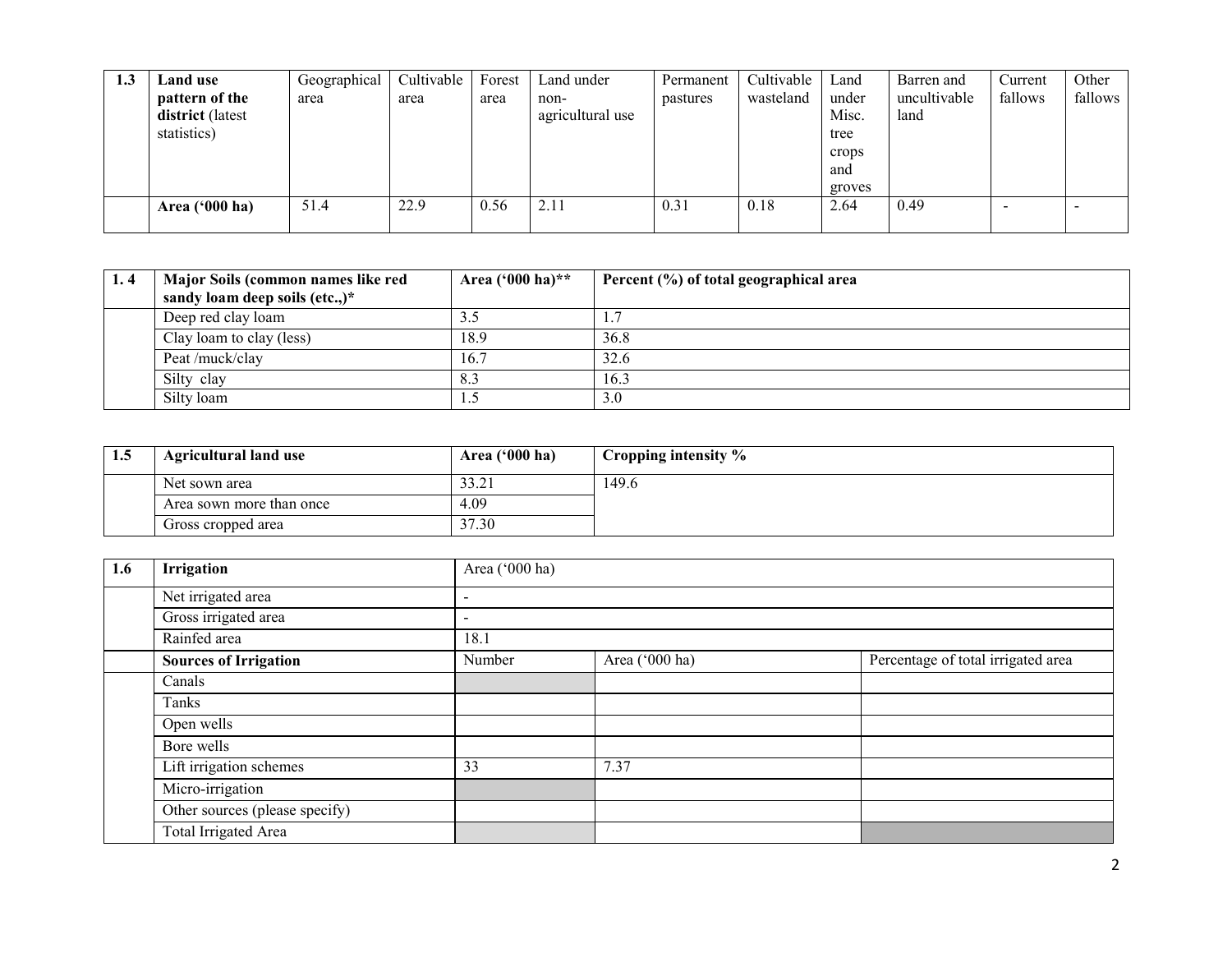| Pump sets                                                                                                   | 1349                      |             |                                                                                                   |
|-------------------------------------------------------------------------------------------------------------|---------------------------|-------------|---------------------------------------------------------------------------------------------------|
| No. of Tractors                                                                                             | 350                       |             |                                                                                                   |
| Groundwater availability and use* (Data<br>source: State/Central Ground water<br><b>Department /Board)</b>  | No. of blocks/<br>Tehsils | $(\%)$ area | Quality of water (specify the problem<br>such as high levels of arsenic,<br>fluoride, saline etc) |
| Over exploited                                                                                              |                           |             |                                                                                                   |
| Critical                                                                                                    |                           |             |                                                                                                   |
| Semi-critical                                                                                               |                           |             |                                                                                                   |
| Safe                                                                                                        |                           |             |                                                                                                   |
| Wastewater availability and use                                                                             |                           |             |                                                                                                   |
| Ground water quality                                                                                        |                           |             |                                                                                                   |
| *over-exploited: groundwater utilization > 100%; critical: 90-100%; semi-critical: 70-90%; safe: $\leq$ 70% |                           |             |                                                                                                   |

#### 1.7 Area under major field crops & horticulture

| 1.7 | Major field crops<br>cultivated |                  |               |              | Area ('000 ha)   |         |              |               |                |
|-----|---------------------------------|------------------|---------------|--------------|------------------|---------|--------------|---------------|----------------|
|     |                                 |                  | <b>Kharif</b> |              | Rabi             |         |              |               |                |
|     |                                 | <b>Irrigated</b> | Rainfed       | <b>Total</b> | <b>Irrigated</b> | Rainfed | <b>Total</b> | <b>Summer</b> | Grand<br>total |
|     | i)Pre-kharif rice               | 6.61             |               |              |                  |         |              |               | 28.26          |
|     | ii)Kharif                       |                  | 21.6          | 28.26        |                  |         |              |               |                |
|     | Maize i) kharif                 |                  | 0.45          |              |                  |         |              |               | 0.57           |
|     | ii)Pre-kharif                   | 0.12             |               | 0.57         |                  |         |              |               |                |
|     | Pulses                          |                  | 0.6           |              |                  | 3.0     |              |               | 3.6            |
|     | Oilseeds                        |                  | 0.5           |              |                  | 3.5     |              |               | 4.0            |
|     | Sugarcane                       |                  | 0.8           |              |                  | 1.2     |              |               | 2.0            |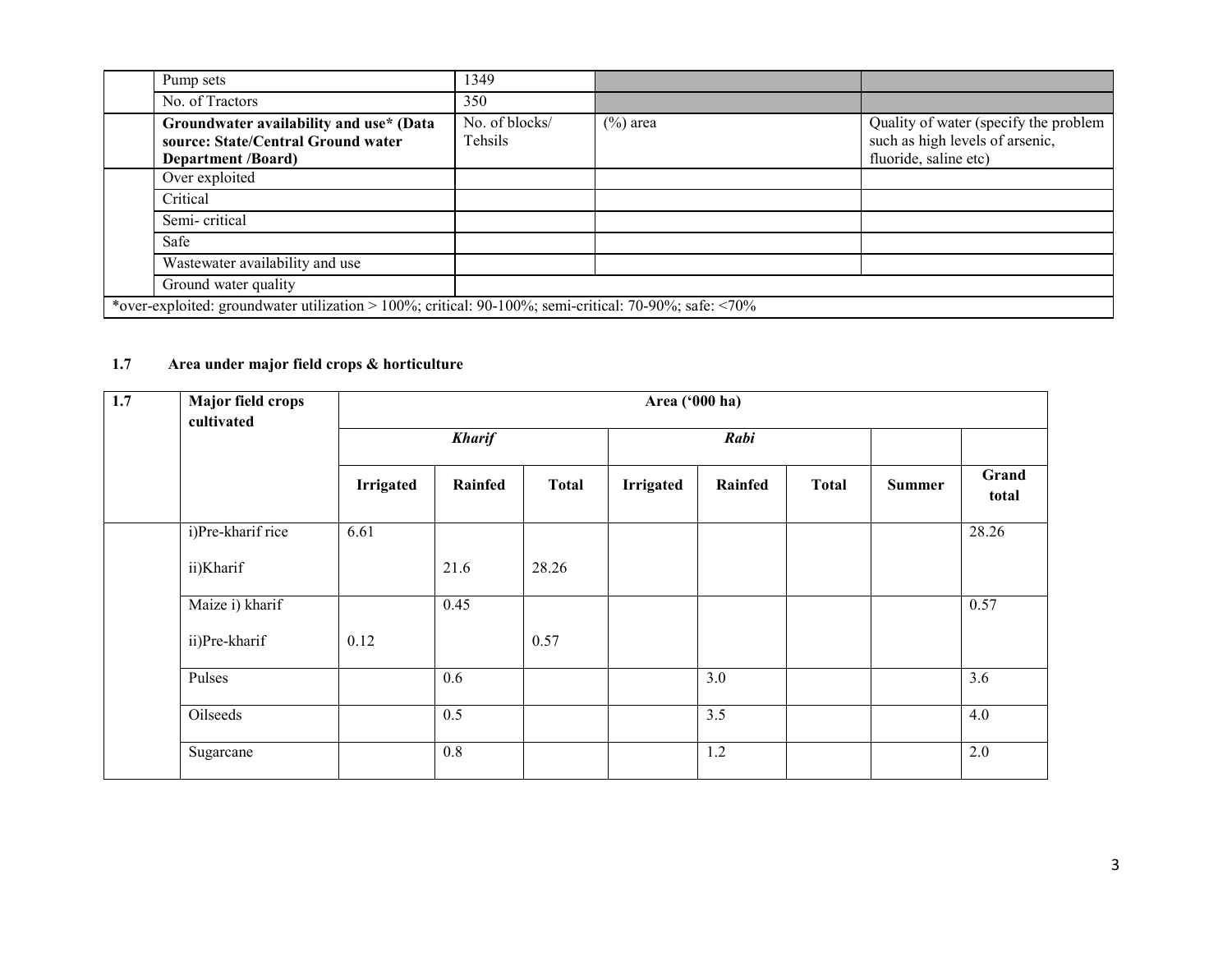| Horticulture crops - Fruits                              | Area ('000 ha)           |                              |                |  |  |  |  |
|----------------------------------------------------------|--------------------------|------------------------------|----------------|--|--|--|--|
|                                                          | <b>Total</b>             | <b>Irrigated</b>             | Rainfed        |  |  |  |  |
| Pineapple                                                | 2.357                    | $\mathbf{r}$                 | 2.35           |  |  |  |  |
| Banana                                                   | 0.450                    | $\overline{\phantom{a}}$     | 0.45           |  |  |  |  |
| Lime/Lemon                                               | 0.110                    | $\overline{a}$               | 0.11           |  |  |  |  |
| Orange                                                   | 0.072                    | $\overline{a}$               | 0.07           |  |  |  |  |
| Passion fruit                                            | 0.075                    | $\blacksquare$               | 0.07           |  |  |  |  |
| Mango, guava, amla, grapefruit, other local<br>plum etc  | 1.380                    | $\blacksquare$               | 1.38           |  |  |  |  |
| Horticulture crops - Vegetables                          | <b>Total</b>             | <b>Irrigated</b>             | Rainfed        |  |  |  |  |
| Cauliflower                                              | 0.44                     | $\mathbf{r}$                 | 0.44           |  |  |  |  |
| Cabbage                                                  | 0.66                     | $\overline{a}$               | 0.66           |  |  |  |  |
| Tomato                                                   | 0.36                     | $\sim$                       | 0.36           |  |  |  |  |
| Pea                                                      | 0.49                     | $\overline{\phantom{a}}$     | 0.49           |  |  |  |  |
| Potato                                                   | 0.15                     | $\overline{a}$               | 0.15           |  |  |  |  |
| Brinjal, broccoli, raddish, knolkhol,<br>pumpkin, carrot | 0.79                     | $\overline{a}$               | 0.79           |  |  |  |  |
| Medicinal and Aromatic crops                             | $\overline{\phantom{0}}$ | $\overline{a}$               | $\overline{a}$ |  |  |  |  |
| Plantation crops                                         | $\overline{\phantom{0}}$ | $\blacksquare$               | $\blacksquare$ |  |  |  |  |
| Fodder crops                                             |                          |                              |                |  |  |  |  |
| Total fodder crop area                                   | $\blacksquare$           | $\blacksquare$               | $\blacksquare$ |  |  |  |  |
| Grazing land, reserve areas etc                          | $\blacksquare$           | $\qquad \qquad \blacksquare$ | $\blacksquare$ |  |  |  |  |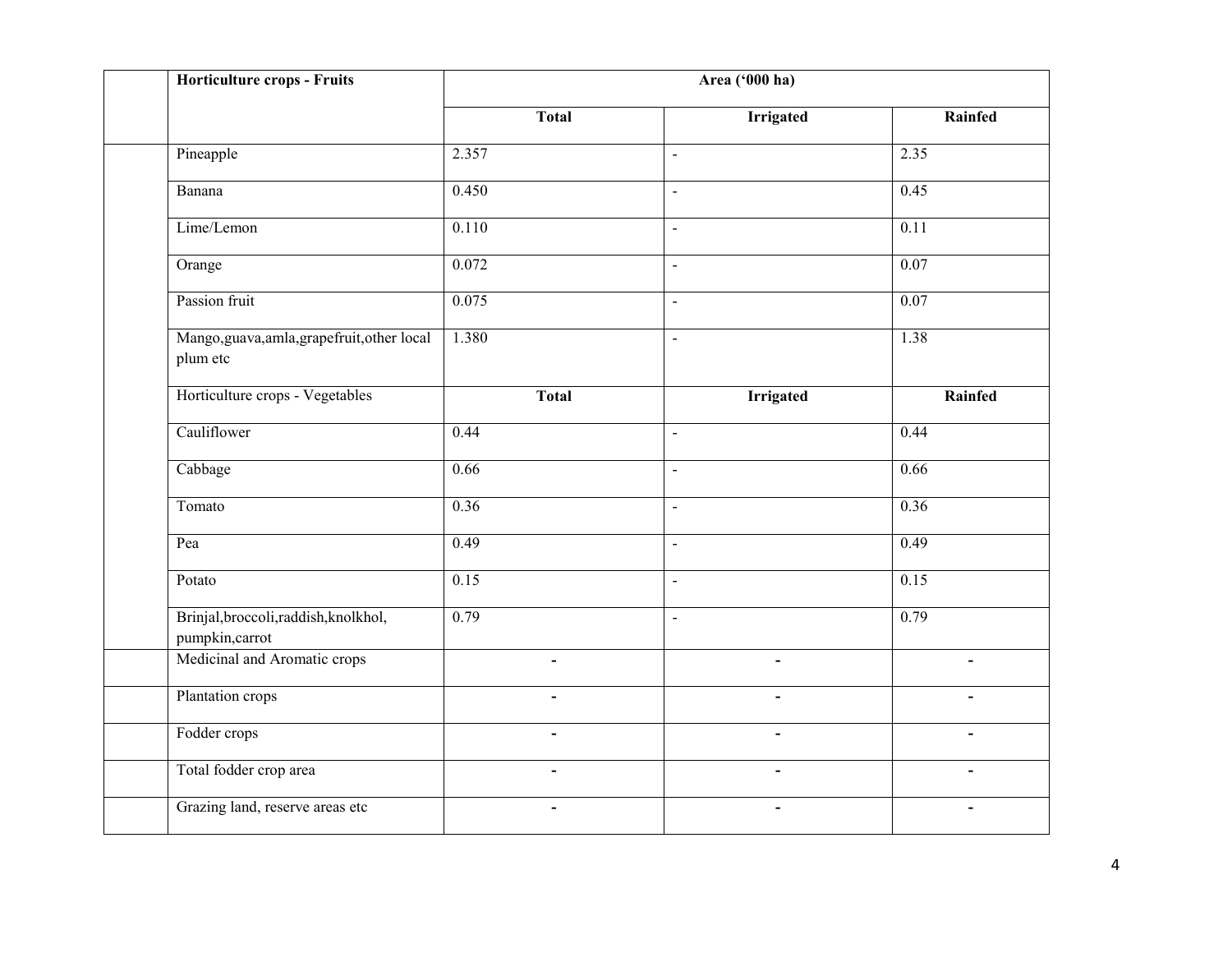| Availability of unconventional feeds/by<br>products eg., breweries waste, food<br>processing, fermented feeds bamboo<br>shoots, fish etc |  |  |
|------------------------------------------------------------------------------------------------------------------------------------------|--|--|
| Sericulture etc<br>Other agro enterprises (mushroom<br>cultivation etc specify)                                                          |  |  |
| Others (specify)                                                                                                                         |  |  |

| 1.8  | Livestock                                                                   |  | <b>Male ('000)</b> |                    | Female ('000)                            |                              |                        | <b>Total ('000)</b>               |
|------|-----------------------------------------------------------------------------|--|--------------------|--------------------|------------------------------------------|------------------------------|------------------------|-----------------------------------|
|      | Indigenous cattle                                                           |  | 40.14              | 83.95              |                                          |                              | 124.09                 |                                   |
|      | Improved / Crossbred cattle                                                 |  | 5.65               | 13.71              |                                          |                              | 19.37                  |                                   |
|      | Buffaloes (local low yielding)                                              |  | 6.07<br>2.83       |                    |                                          | 8.91                         |                        |                                   |
|      | <b>Improved Buffaloes</b>                                                   |  |                    | $\blacksquare$     |                                          | ÷.                           |                        |                                   |
|      | Goat                                                                        |  | 0.96               | 1.57               |                                          | 2.54                         |                        |                                   |
|      | Sheep                                                                       |  | 0.07               | 0.24               |                                          | 0.31                         |                        |                                   |
|      | Pig                                                                         |  | 34.23              | 22.60              |                                          |                              | 56.84                  |                                   |
|      | Mithun                                                                      |  | $\sim$             | $\mathbf{r}$       |                                          | L.                           |                        |                                   |
|      | Yak                                                                         |  | $\sim$             |                    |                                          |                              |                        |                                   |
|      | Others (Horse, mule, donkey etc., specify)                                  |  | 0.1                |                    | 0.09                                     |                              | 0.19                   |                                   |
|      | Commercial dairy farms (Number)                                             |  |                    |                    |                                          |                              |                        |                                   |
| 1.9  | <b>Poultry</b>                                                              |  | No. of farms       |                    |                                          | Total No. of birds ('000)    |                        |                                   |
|      | Commercial                                                                  |  | 1200               | 240.0              |                                          |                              |                        |                                   |
|      | Backyard                                                                    |  | 25,505             | 153.03             |                                          |                              |                        |                                   |
| 1.10 | Fisheries (Data source: Chief Planning Officer)                             |  |                    |                    |                                          |                              |                        |                                   |
|      | A. Capture                                                                  |  |                    |                    |                                          |                              |                        |                                   |
|      | i) Marine (Data Source:<br>No. of fishermen<br><b>Fisheries Department)</b> |  |                    | <b>Boats</b>       |                                          | <b>Nets</b>                  |                        | <b>Storage</b><br>facilities (Ice |
|      |                                                                             |  | Mechanized         | Non-<br>mechanized | Mechanized<br>(Trawl nets,<br>Gill nets) | Non-mechanized<br>trap nets) | (Shore Seines, Stake & | plants etc.)                      |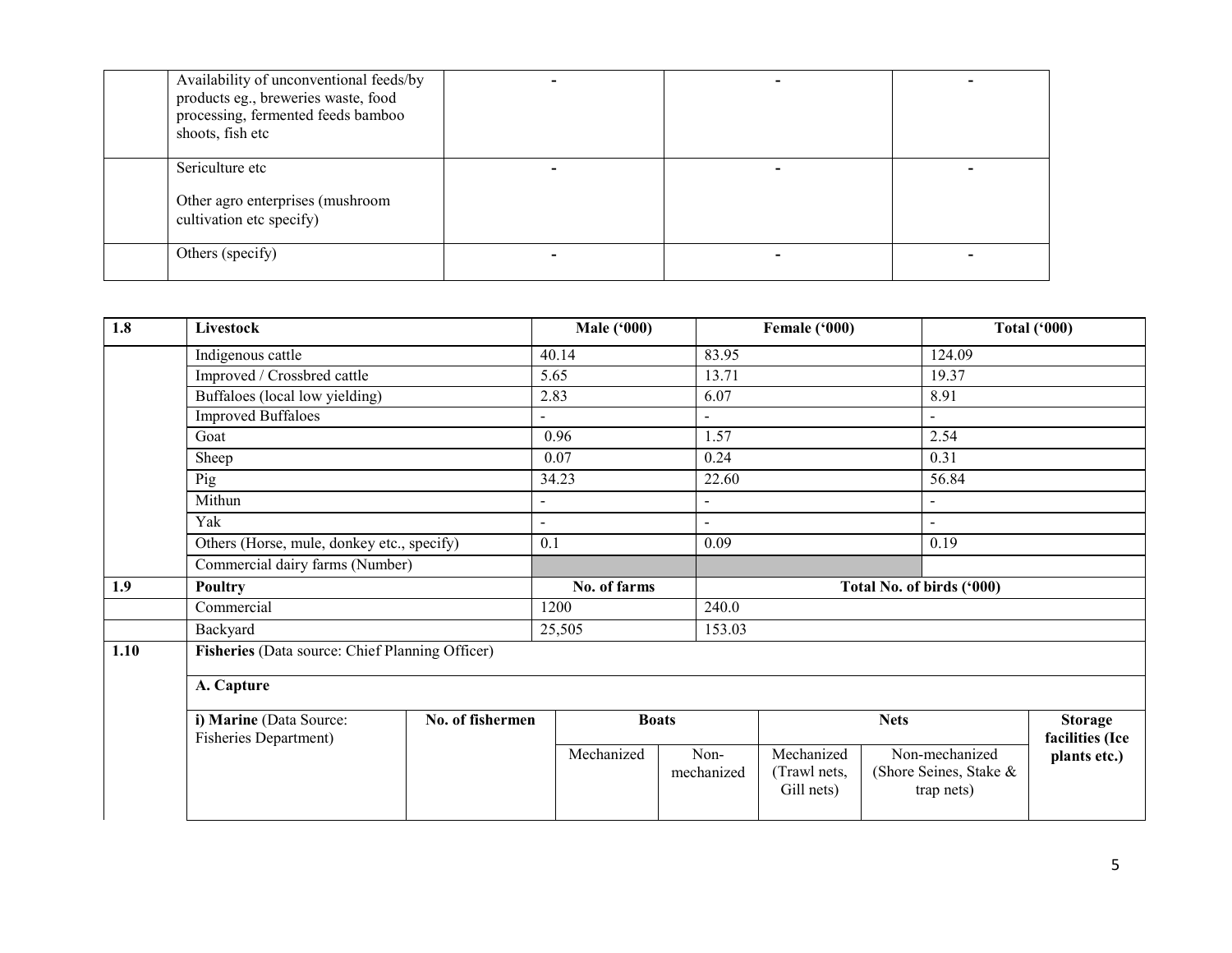| ii) Inland (Data Source:<br><b>Fisheries Department</b> )    | No. Farmer owned ponds<br>1300 |      | <b>No. of Reservoirs</b> |              | No. of village tanks          |
|--------------------------------------------------------------|--------------------------------|------|--------------------------|--------------|-------------------------------|
| <b>B.</b> Culture                                            |                                |      |                          |              |                               |
|                                                              |                                |      | Water Spread Area (ha)   | Yield (t/ha) | <b>Production ('000 tons)</b> |
| i) Brackish water (Data Source: MPEDA/ Fisheries Department) |                                |      |                          |              |                               |
| ii) Fresh water (Data Source: Fisheries Department)          |                                | 1016 |                          | $1000$ kg/ha | 7400 (2008-09)                |
| <b>Others</b>                                                |                                |      |                          |              |                               |

# 1.11 Production and Productivity of major crops

| 1.11 | Name of crop |                       | Kharif                                                                    |                       | Rabi                    |                       | <b>Summer</b>           |                       | <b>Total</b>            | Crop                                   |
|------|--------------|-----------------------|---------------------------------------------------------------------------|-----------------------|-------------------------|-----------------------|-------------------------|-----------------------|-------------------------|----------------------------------------|
|      |              | Production<br>(000 t) | Productivity<br>(kg/ha)                                                   | Production<br>(000 t) | Productivity<br>(kg/ha) | Production<br>(000 t) | Productivity<br>(kg/ha) | Production<br>(000 t) | Productivity<br>(kg/ha) | residue as<br>fodder<br>(000)<br>tons) |
|      |              |                       | Major Field crops (Crops to be identified based on total acreage)         |                       |                         |                       |                         |                       |                         |                                        |
|      | Rice         | 98.4                  | 4358.2                                                                    |                       |                         |                       |                         | 98.4                  | 4358.2                  |                                        |
|      | Maize        | 0.89                  | 2158.3                                                                    | 0.09                  | 1150                    |                       |                         | 0.98                  |                         |                                        |
|      | Wheat        |                       |                                                                           | 0.062                 | 2173.4                  |                       |                         | 0.062                 | 2173.4                  |                                        |
|      | Pulses       | 0.359                 | 1100.21                                                                   | 2.216                 | 794.28                  |                       |                         | 2.575                 |                         |                                        |
|      | Oilseeds     | 0.26                  | 923.93                                                                    | 2.436                 | 698.45                  |                       |                         | 2.704                 |                         |                                        |
|      | Sugarcane    | 28.6                  | 57600                                                                     |                       |                         | $\blacksquare$        | $\blacksquare$          | 28.68                 | 57600                   |                                        |
|      |              |                       | Major Horticultural crops (Crops to be identified based on total acreage) |                       |                         |                       |                         |                       |                         |                                        |
|      | Pineapple    | 35.2                  | 15430.2                                                                   |                       |                         |                       |                         | 35.26                 |                         |                                        |
|      | Banana       | 2.38                  | 12143.5                                                                   |                       |                         |                       |                         | 2.387                 |                         |                                        |
|      | Cauliflower  |                       |                                                                           | 2.41                  | 13451.5                 |                       |                         | 2.412                 |                         |                                        |
|      | Cabbage      |                       |                                                                           | 3.80                  | 7019.75                 |                       |                         | 3.803                 |                         |                                        |
|      | Tomato       | 1.58                  | 4767.7                                                                    |                       |                         |                       |                         | 1.588                 |                         |                                        |
|      | Potato       |                       |                                                                           | 29.8                  | 17074.25                |                       |                         | 29.87                 |                         |                                        |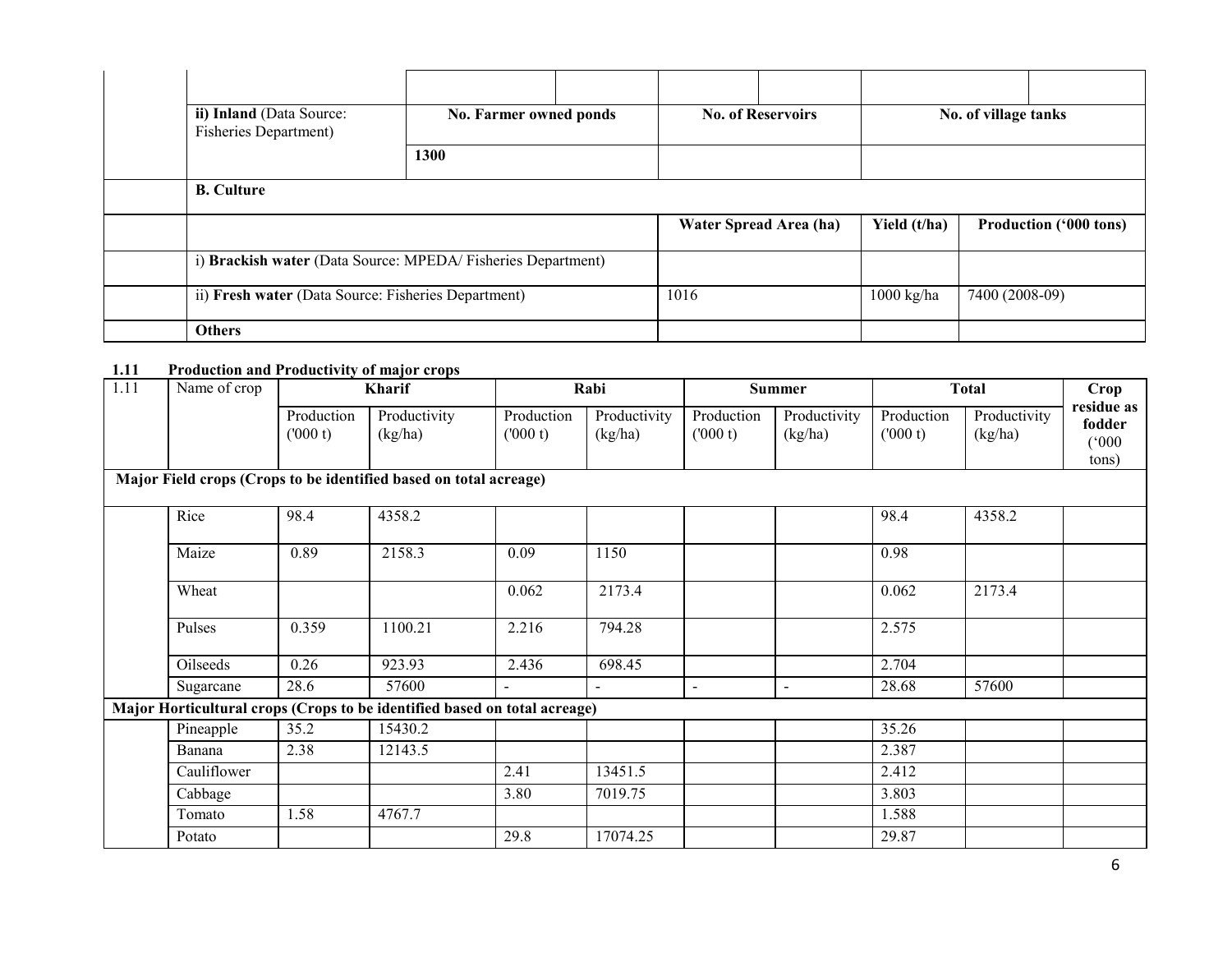| 1.12 | Sowing window for 5 major<br>field crops<br>(start and end of normal<br>sowing period) | <b>Rice</b>                | <b>Maize</b>        | <b>Pulses</b>         | <b>Oilseeds</b>    | Potato         |
|------|----------------------------------------------------------------------------------------|----------------------------|---------------------|-----------------------|--------------------|----------------|
|      | Kharif-Rainfed                                                                         | May-June - Late July       | March-April to June | May-June to Late July | May-June-Late July |                |
|      | Kharif-Irrigated                                                                       | June-July $-$<br>Late July | June-July           | May-June              | June-July          |                |
|      | Rabi-Rainfed                                                                           |                            |                     | October-December      | October-December   |                |
|      | Rabi-Irrigated                                                                         |                            |                     |                       |                    |                |
|      | Summer-irrigated                                                                       |                            |                     |                       |                    |                |
|      | Summer-rainfed                                                                         |                            |                     |                       |                    | February-March |

| 1.13 | What is the major contingency the district is prone to? (Tick mark)      | Regular*      | Occasional    | <b>None</b> |
|------|--------------------------------------------------------------------------|---------------|---------------|-------------|
|      | Drought                                                                  | V             |               |             |
|      | Flood                                                                    |               |               |             |
|      | Cyclone                                                                  |               |               |             |
|      | Hail storm                                                               |               | $\sqrt{}$     |             |
|      | Heat wave                                                                |               |               |             |
|      | Cold wave                                                                |               | N             |             |
|      | Frost                                                                    |               | V             |             |
|      | Sea water intrusion                                                      |               |               |             |
|      | Snowfall                                                                 |               |               |             |
|      | Landslides                                                               |               |               |             |
|      | Earthquake                                                               |               |               |             |
|      | Pests and disease outbreak (specify)                                     |               |               |             |
|      | Rice-                                                                    |               |               |             |
|      | leaf folder, stem borer, gundhi bug, false smut, blast, stem rot, sheath | $\mathcal{L}$ | V             |             |
|      | blight,                                                                  |               |               |             |
|      | Brown spot, stack burn                                                   |               |               |             |
|      | Chilly-Dieback,                                                          |               | $\mathcal{L}$ |             |
|      | Fusarium & Verticiluin wilt, fruit borer                                 |               |               |             |
|      | Potato-Early & late blight ,potato tuber moth                            |               |               |             |
|      | Scurf, wire worm                                                         |               |               |             |
|      | Pulses-Powdery mildew & Rust pod borer                                   |               |               |             |
|      | Red hairy caterpillar                                                    |               |               |             |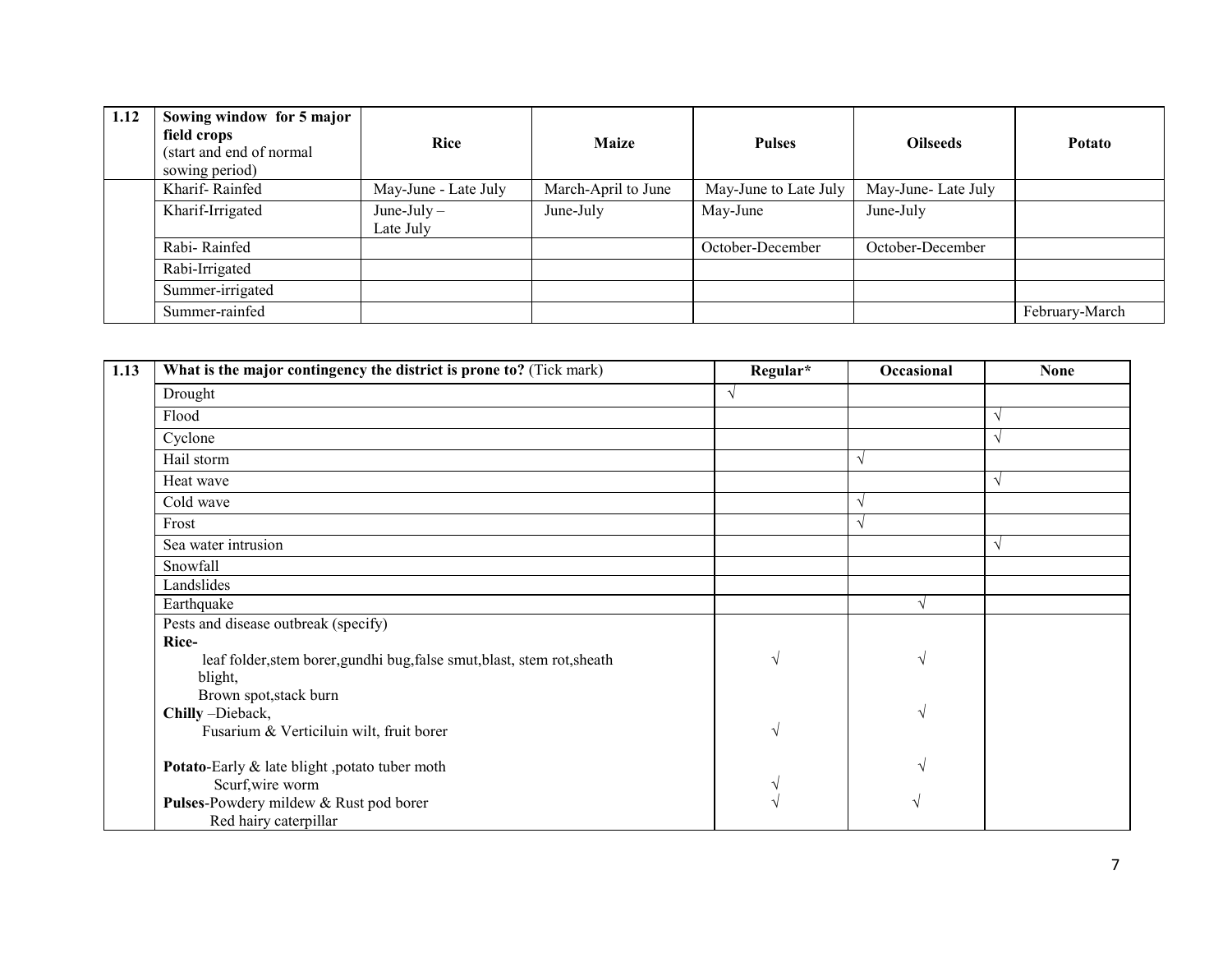| .<br>Others<br>(like<br>bursting<br>109<br>-cloud<br>etc.<br>. . |  |  |  |  |
|------------------------------------------------------------------|--|--|--|--|
|------------------------------------------------------------------|--|--|--|--|

\*When contingency occurs in six out of 10 years

| 1.14 | Include Digital maps of<br>the district for | Location map of district within State as Annexure I | Enclosed: Yes |
|------|---------------------------------------------|-----------------------------------------------------|---------------|
|      |                                             | Mean annual rainfall as Annexure 2                  | Enclosed: No  |
|      |                                             | Soil map as Annexure 3                              | Enclosed: Yes |

#### Annexure 1

### Location map of Thoubal District



Annexure-III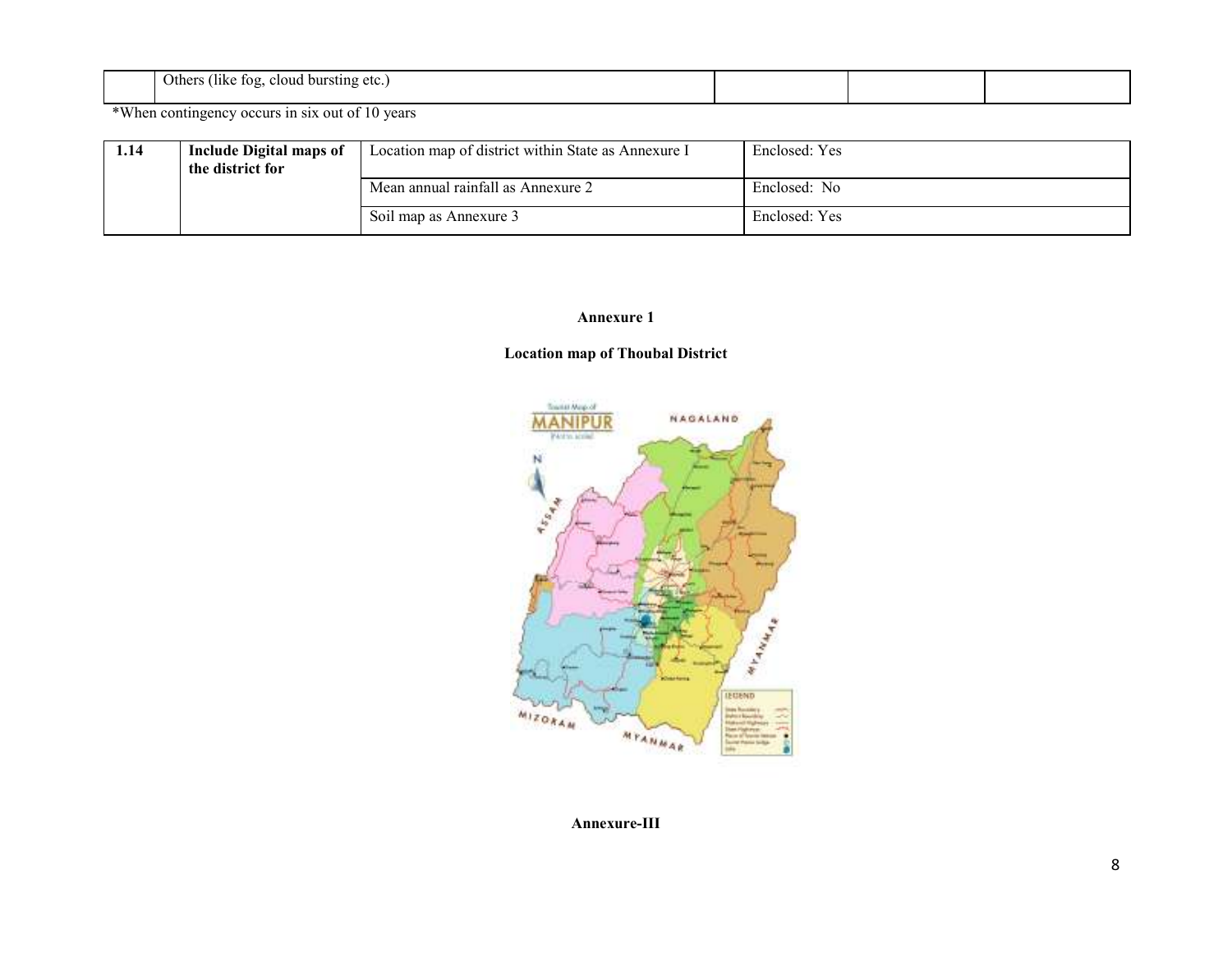### Soil Map of Thoubal

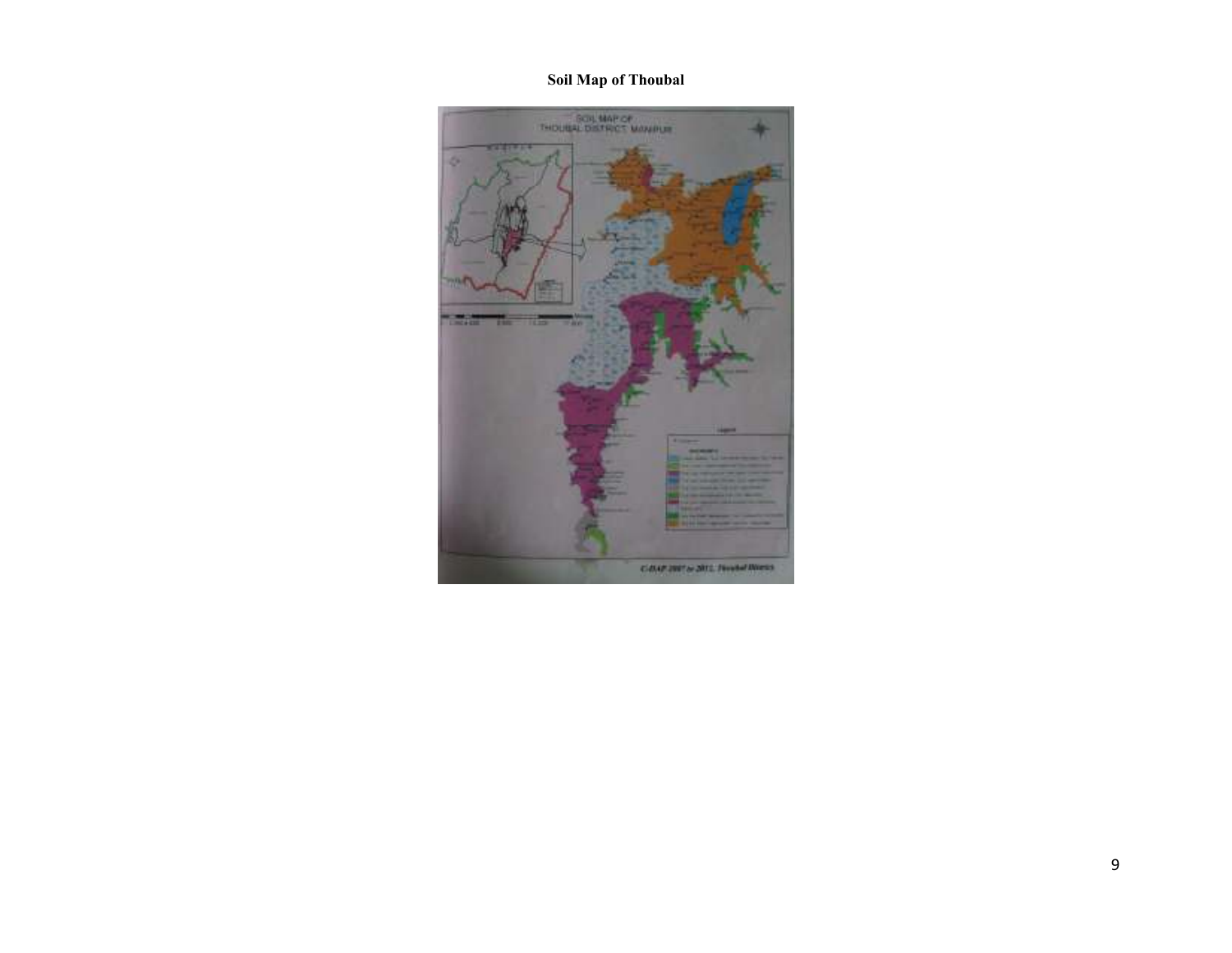#### 2.0 Strategies for weather related contingencies

### 2.1 Drought

### 2.1.1 Rainfed situation

#### Pre-monsoon

| Condition                                            |                                                                                  |                                  | <b>Suggested Contingency measures</b>                 |                           |                                     |  |  |
|------------------------------------------------------|----------------------------------------------------------------------------------|----------------------------------|-------------------------------------------------------|---------------------------|-------------------------------------|--|--|
| <b>Early season</b><br>drought<br>(delayed<br>onset) | Major<br>Farming<br>situation                                                    | Normal Crop/<br>Cropping system  | Change in crop / cropping system including<br>variety | <b>Agronomic measures</b> | <b>Remarks</b> on<br>Implementation |  |  |
|                                                      | Marshy or<br>shallow lake<br>areas-Delay of<br>monsoon better<br>for these areas | Pre-kharif Rice- fish<br>farming | No change                                             | Normal transplanting      |                                     |  |  |

| Condition                                             |                                              |                                              |                                                                                                                      | <b>Suggested Contingency measures</b>                                                         |                                     |
|-------------------------------------------------------|----------------------------------------------|----------------------------------------------|----------------------------------------------------------------------------------------------------------------------|-----------------------------------------------------------------------------------------------|-------------------------------------|
| <b>Early season</b><br>drought<br>(delayed<br>onset)  | Major<br>Farming<br>situation                | Normal Crop/<br><b>Cropping system</b>       | Change in crop / cropping system<br>including variety                                                                | <b>Agronomic measures</b>                                                                     | <b>Remarks</b> on<br>Implementation |
| Delay by 2<br>weeks<br>(June $3^{\text{rd}}$<br>week) | Low land<br>rainfed silty<br>clay loam soils | Paddy-Mustard/<br>Paddy-pea/<br>Paddy-potato | Rice variety-leimaphou, Lungnila, RC-<br>maniphou 6, followed by -Rape M-27 or<br>Potato var. Kufri Jyoti or Rachana | Normal transplanting<br>No change required as these<br>varieties of paddy can cop up<br>well. | $\overline{\phantom{0}}$            |
|                                                       | Foot hills with                              | Soybean                                      | Soybean: variety -JS-335                                                                                             |                                                                                               |                                     |
|                                                       | gentle slope                                 | Groundnut                                    | Groundnut: ICGS-76                                                                                                   |                                                                                               |                                     |
|                                                       | with clay loam<br>soils (Rainfed)            | Blackgram                                    | Blackgram: T-9                                                                                                       |                                                                                               |                                     |
|                                                       | Low land<br>(Irrigated)                      | Paddy-pea / mustard /<br>potato              | Rice var Tampha, RCManiphou7,<br>Sanaphou in normal time ie. June first<br>week                                      |                                                                                               |                                     |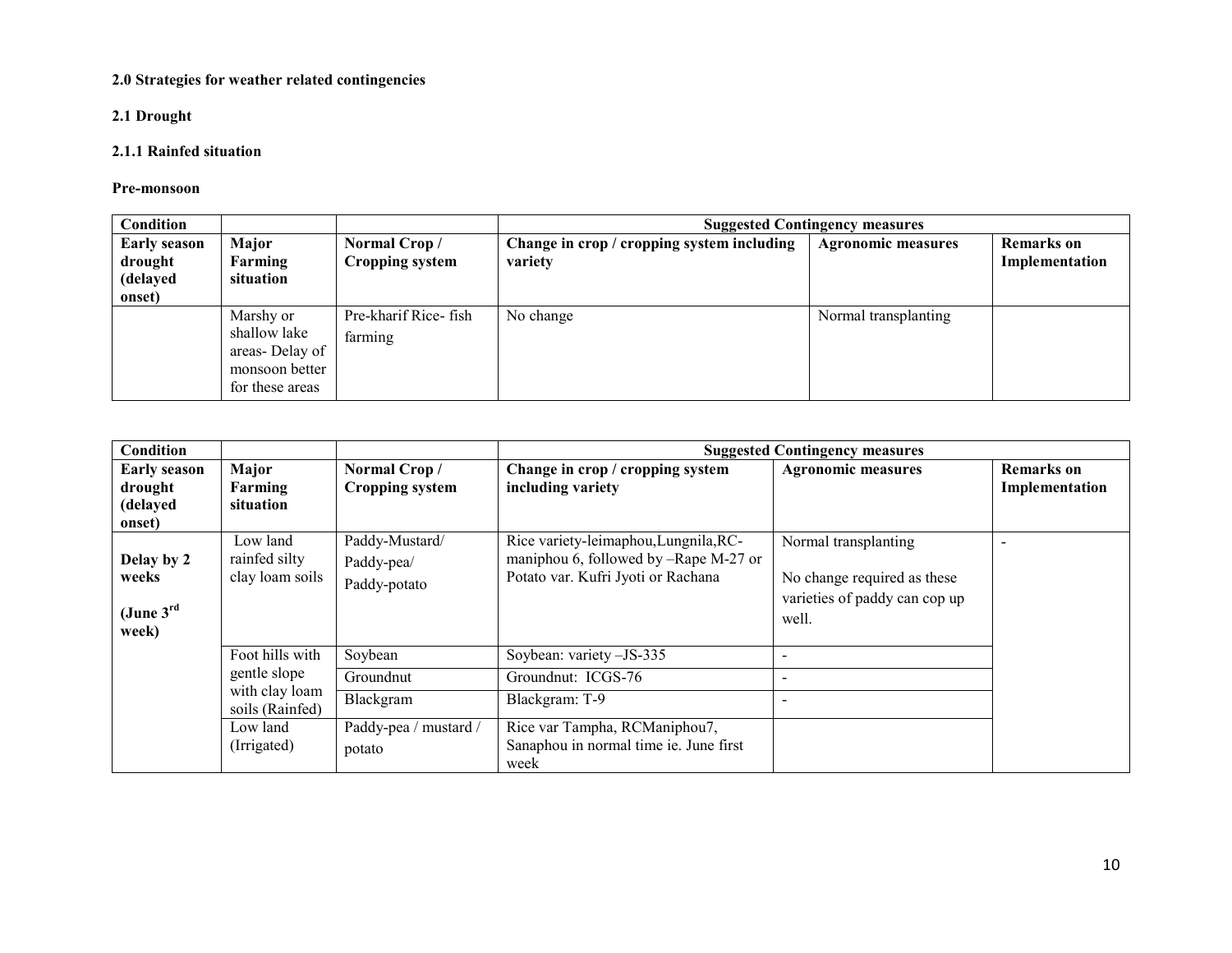| <b>Condition</b>                                        |                                                                      |                                                                              |                                                                                                                                                                                              | <b>Suggested Contingency measures</b>                                 |                                     |
|---------------------------------------------------------|----------------------------------------------------------------------|------------------------------------------------------------------------------|----------------------------------------------------------------------------------------------------------------------------------------------------------------------------------------------|-----------------------------------------------------------------------|-------------------------------------|
| <b>Early season</b><br>drought<br>(delayed<br>onset)    | Major<br>Farming<br>situation                                        | Normal Crop/<br><b>Cropping system</b>                                       | Change in crop / cropping system including<br>variety                                                                                                                                        | <b>Agronomic measures</b>                                             | <b>Remarks</b> on<br>Implementation |
| Delay by 4<br>weeks<br>(July 1 <sup>st</sup> )<br>week) | Lowland silty<br>clay loam soils<br>rainfed)                         | Paddy-mustard or<br>rape/<br>Paddy-Pea/<br>Paddy-potato/<br>Paddy-vegetables | Rice variety -Pariphou, PAC<br>807(F1), Leimaphou, Lungnila, Tamphaphou<br>followed by Kufri Jyoti                                                                                           | Rice to be transplanted<br>density $10x10$ cm & 3-4<br>seedlings/hill |                                     |
|                                                         | Medium land $-$<br>silty clay to<br>clay loam soils<br>(Rainfed)     | Rice-vegetables                                                              | French bean or cabbage or broccoli or bottle<br>gourd, or pumpkin or bitter gourd.<br>Transplanting with short duration varieties<br>(Pari, 807) broadcasting of leima,<br>Tampha, Lungnila. |                                                                       |                                     |
|                                                         | Foot hills with<br>gentle slope<br>with clay loam<br>soils (Rainfed) | Pulses, oilseeds                                                             |                                                                                                                                                                                              |                                                                       |                                     |

| Condition                  |                                                                      |                               |                                                                                       | <b>Suggested Contingency measures</b>      |                   |
|----------------------------|----------------------------------------------------------------------|-------------------------------|---------------------------------------------------------------------------------------|--------------------------------------------|-------------------|
| <b>Early season</b>        | <b>Major Farming</b><br>situation                                    | <b>Normal Crop / Cropping</b> | Change in crop / cropping system                                                      | <b>Agronomic measures</b>                  | <b>Remarks</b> on |
| drought (delayed<br>onset) |                                                                      | system                        | including variety                                                                     |                                            | Implementation    |
| Delay by 6 weeks           | Lowland silty clay<br>loam soils (rainfed)                           | Paddy-oilseed                 | Rice-Pari, Norin<br>18, Moirangphou(local) followed by                                | Broadcasting sprouted<br>seedlings of rice |                   |
| July $3^{\text{rd}}$ week  |                                                                      | Paddy-pulses                  | pulses-Arkel, Azad, lentil, gram<br>Maize-Pusa early hybrid maize                     |                                            |                   |
|                            |                                                                      | Paddy-vegetables              | French bean or cabbage or broccoli<br>or bottle gourd, or pumpkin or<br>bitter gourd. |                                            |                   |
|                            | Foot hills with<br>gentle slope with<br>clay loam soils<br>(Rainfed) | Blackgram                     | Blackgraml: T-9                                                                       | Adopt line sowing                          |                   |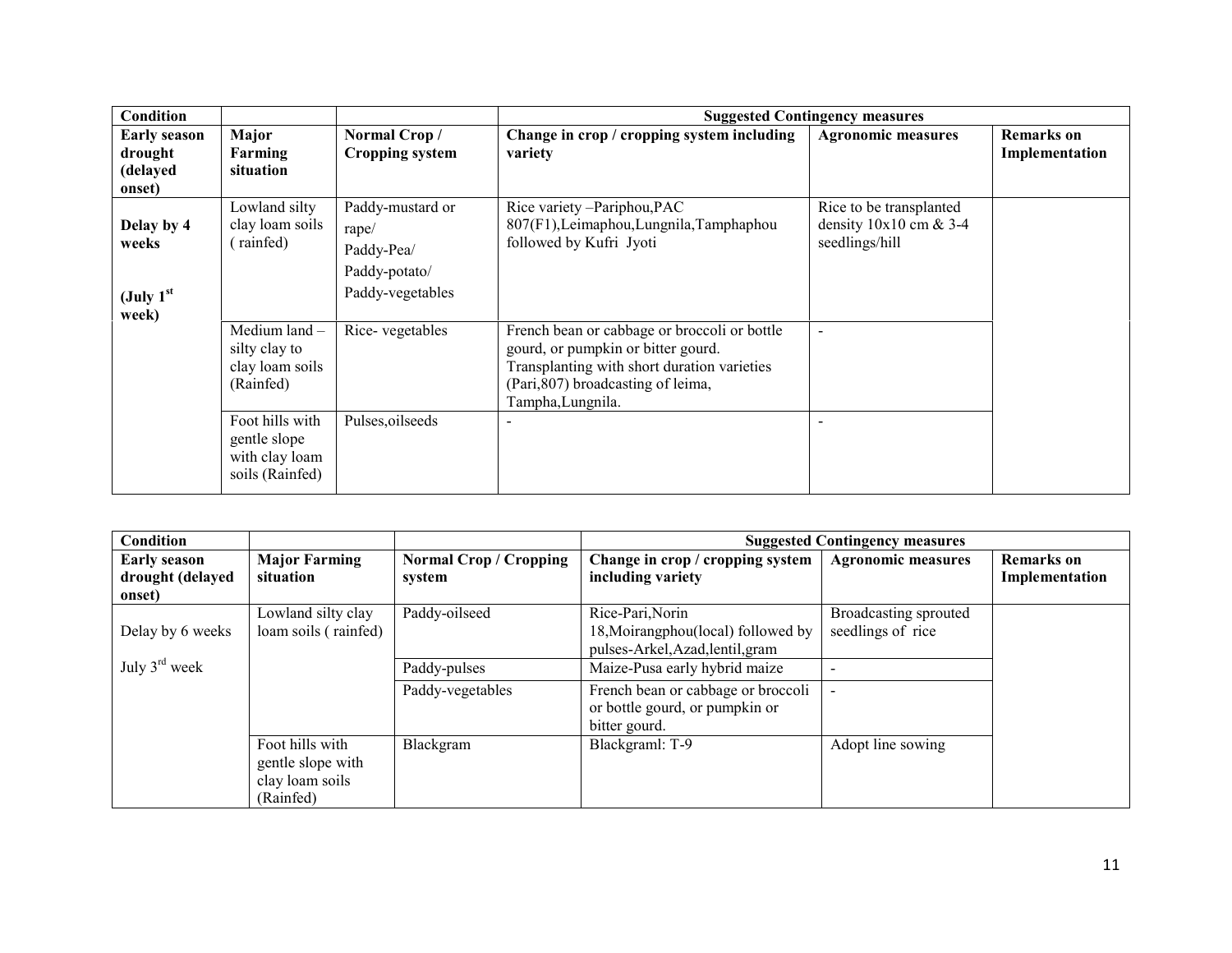| Condition                                         |                                   |                                       |                                   | <b>Suggested Contingency measures</b> |                              |
|---------------------------------------------------|-----------------------------------|---------------------------------------|-----------------------------------|---------------------------------------|------------------------------|
| <b>Early season</b><br>drought (delayed<br>onset) | <b>Major Farming</b><br>situation | <b>Normal Crop/cropping</b><br>system | Change in crop/cropping<br>system | <b>Agronomic measures</b>             | Remarks on<br>Implementation |
| Delay by 8 weeks                                  | Not applicable                    |                                       |                                   |                                       |                              |
| (August $1st$ week)                               |                                   |                                       |                                   |                                       |                              |

| <b>Condition</b>                    |                      |                             |                         | <b>Suggested Contingency measures</b> |                   |
|-------------------------------------|----------------------|-----------------------------|-------------------------|---------------------------------------|-------------------|
| Early season                        | <b>Major Farming</b> | <b>Normal Crop/cropping</b> | Crop management         | Soil nutrient & moisture              | <b>Remarks</b> on |
| drought (Normal                     | situation            | system                      |                         | conservation measures                 | Implementation    |
| onset)                              |                      |                             |                         |                                       |                   |
|                                     | Lowland silty clay   | Rice-pea-Rice               | Maintain dry nursery to |                                       |                   |
| <b>Normal onset</b>                 | loam soils (rainfed) | Rice-Mustard                | use for gap filling     |                                       |                   |
| followed by 15-20                   |                      | Rice-Potato-Cucurbits       |                         |                                       |                   |
| days dry spell                      |                      | Rice-Vegetables             |                         |                                       |                   |
| after sowing                        |                      |                             |                         |                                       |                   |
| leading to poor<br>germination/crop | Foot hills with      | Oilseeds $&$ pulses         | Gap filling             | Mulching                              |                   |
| stand etc.                          | gentle slope with    |                             |                         |                                       |                   |
|                                     | clay loam soils      |                             |                         |                                       |                   |
|                                     | (Rainfed)            |                             |                         |                                       |                   |

| Condition            |                      |                             |                 | <b>Suggested Contingency measures</b> |                   |
|----------------------|----------------------|-----------------------------|-----------------|---------------------------------------|-------------------|
| Mid season           | <b>Major Farming</b> | <b>Normal Crop/cropping</b> | Crop management | Soil nutrient &                       | <b>Remarks</b> on |
| drought (long dry    | situation            | system                      |                 | moisture conservation                 | Implementation    |
| spell, consecutive 2 |                      |                             |                 | measues                               |                   |
| weeks rainless       |                      |                             |                 |                                       |                   |
| $(>2.5$ mm) period)  |                      |                             |                 |                                       |                   |
|                      | Lowland silty clay   | Rice-pea                    | Vegetables      | Repairing of bunds to                 |                   |
| At vegetative stage  | loam soils (rainfed) | Rice-oilseed                |                 | check leakage                         |                   |
|                      |                      | Rice-Potato-cucurbits       |                 |                                       |                   |
|                      |                      |                             |                 | Mulching                              |                   |
|                      |                      | Rice-vegetable              |                 |                                       |                   |
|                      |                      |                             |                 |                                       |                   |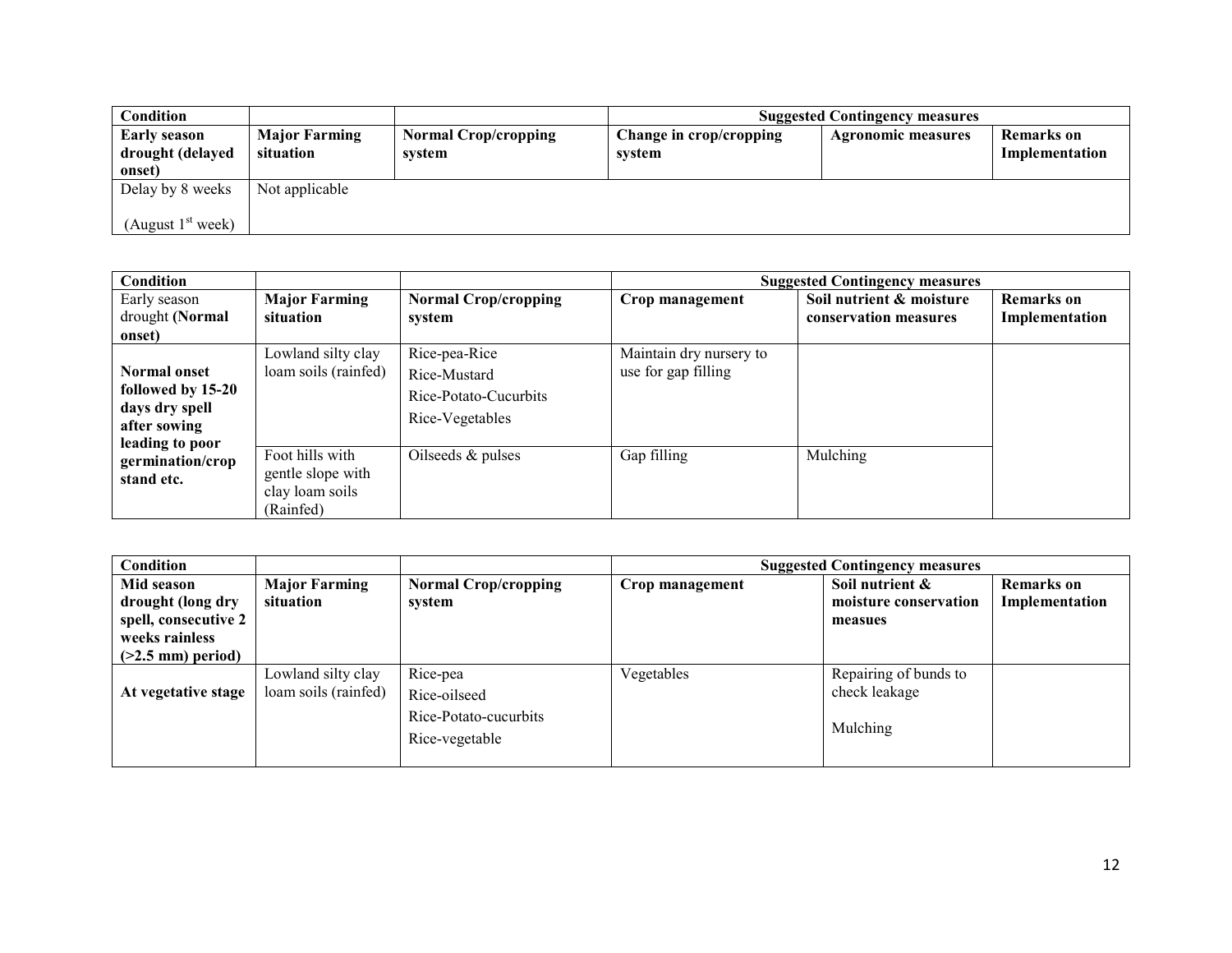| <b>Condition</b>  |                      |                             | <b>Suggested Contingency measures</b> |                       |                |
|-------------------|----------------------|-----------------------------|---------------------------------------|-----------------------|----------------|
| Mid season        | <b>Major Farming</b> | <b>Normal Crop/cropping</b> | Crop management                       | Soil nutrient &       | Remarks on     |
| drought (long dry | situation            | system                      |                                       | moisture conservation | Implementation |
| spell)            |                      |                             |                                       | measures              |                |
| At flowering/     | Lowland silty clay   | Rice-Pea                    | Application of anti-transpirant       |                       |                |
| fruiting stage    | loam soils (rainfed) | Rice-Mustard                | like kaoline $(2\%)$                  |                       |                |
|                   |                      | Rice-Potato-Pumpkin         |                                       |                       |                |
|                   |                      |                             | Foliar application of MOP             |                       |                |
|                   |                      |                             | 1.5%                                  |                       |                |

| Condition        |                                            |                                                 | <b>Suggested Contingency measures</b> |                                  |                                                    |
|------------------|--------------------------------------------|-------------------------------------------------|---------------------------------------|----------------------------------|----------------------------------------------------|
| Terminal drought | <b>Major Farming</b>                       | <b>Normal Crop/cropping</b>                     | Crop management                       | Rabi Crop planning               | <b>Remarks</b> on                                  |
|                  | situation                                  | system                                          |                                       |                                  | Implementation                                     |
|                  | Lowland silty clay<br>loam soils (rainfed) | Rice-Pea<br>Rice-Mustard<br>Rice-Potato-Pumpkin | Harvest at physiological<br>maturity  | Early planting of rabi<br>crops. | Seed from reliable<br>sources through<br>RKVY,ATMA |

#### 2.1.2 Drought - Irrigated situation- Not applicable

| Condition           |                      |                             | <b>Suggested Contingency measures</b> |                           |                   |
|---------------------|----------------------|-----------------------------|---------------------------------------|---------------------------|-------------------|
|                     | <b>Major Farming</b> | <b>Normal Crop/cropping</b> | Change in crop/cropping               | <b>Agronomic measures</b> | <b>Remarks</b> on |
|                     | situation            | system                      | system                                |                           | Implementation    |
| Delayed release of  | Not Applicable       |                             |                                       |                           |                   |
| water in canals due |                      |                             |                                       |                           |                   |
| to low rainfall     |                      |                             |                                       |                           |                   |
| Limited release of  |                      |                             |                                       |                           |                   |
| water in canals due |                      |                             |                                       |                           |                   |
| to low rainfall     |                      |                             |                                       |                           |                   |
| Non release of      |                      |                             |                                       |                           |                   |
| water in canals     |                      |                             |                                       |                           |                   |
| under delayed       |                      |                             |                                       |                           |                   |
| onset of monsoon    |                      |                             |                                       |                           |                   |
| in catchment        |                      |                             |                                       |                           |                   |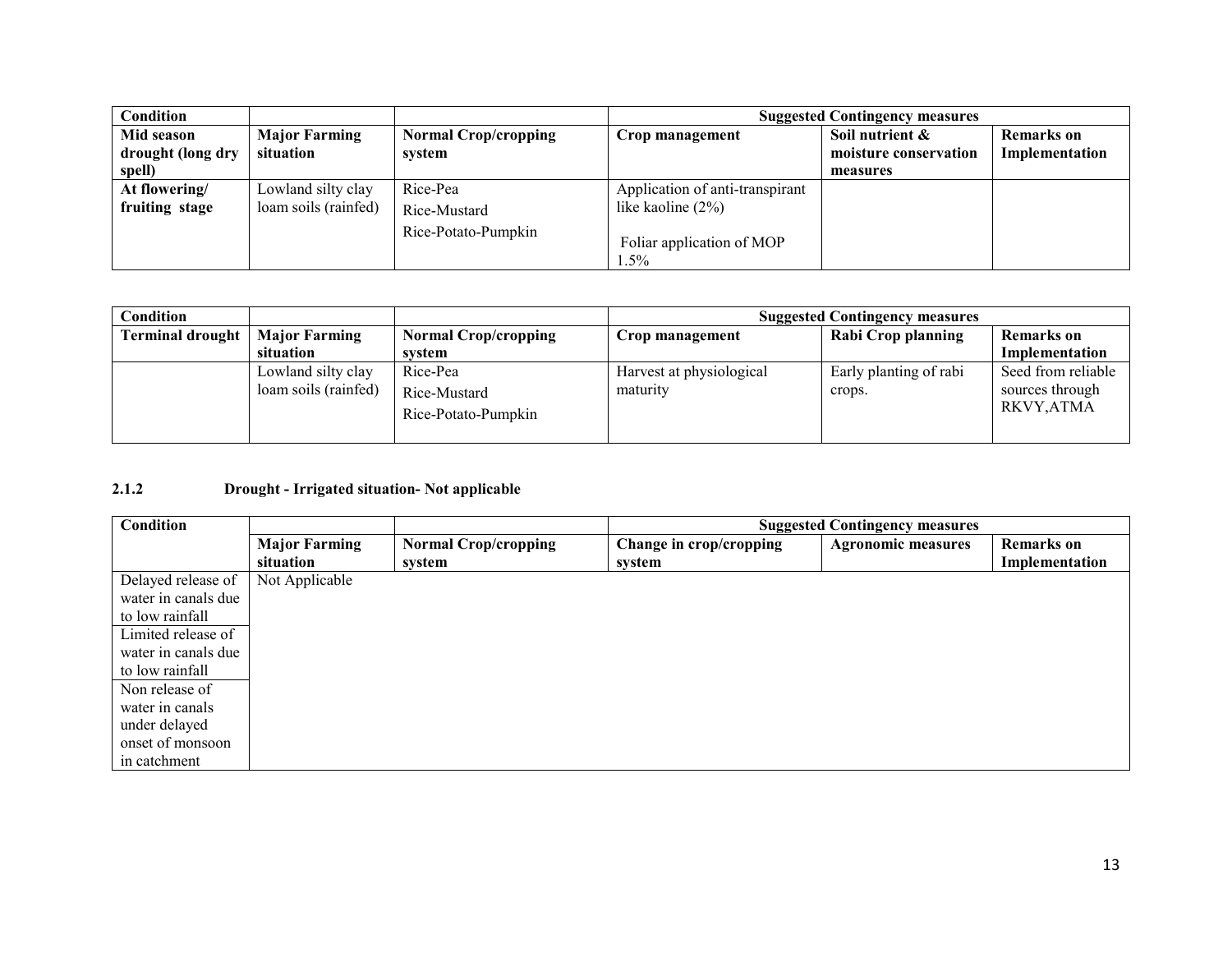| Condition         |                      |                             | <b>Suggested Contingency measures</b> |                           |                   |
|-------------------|----------------------|-----------------------------|---------------------------------------|---------------------------|-------------------|
|                   | <b>Major Farming</b> | <b>Normal Crop/cropping</b> | Change in crop/cropping               | <b>Agronomic measures</b> | <b>Remarks</b> on |
|                   | situation            | system                      | system                                |                           | Implementation    |
| Lack of inflows   |                      |                             |                                       |                           |                   |
| into tanks due to |                      |                             |                                       |                           |                   |
| insufficient      |                      |                             |                                       |                           |                   |
| /delayed onset of |                      |                             |                                       |                           |                   |
| monsoon           |                      |                             |                                       |                           |                   |
| Insufficiency of  |                      |                             |                                       |                           |                   |
| surface water for |                      |                             |                                       |                           |                   |
| irrigation        |                      |                             |                                       |                           |                   |
| Insufficient      | Not applicable       |                             |                                       |                           |                   |
| groundwater       |                      |                             |                                       |                           |                   |
| recharge due to   |                      |                             |                                       |                           |                   |
| low rainfall      |                      |                             |                                       |                           |                   |

#### 2.2 Unusual rains (untimely, unseasonal etc) (for both rainfed and irrigated situations)

| <b>Condition</b>                                                        | <b>Suggested contingency measure</b>                                                           |                              |                                       |                                                                         |  |
|-------------------------------------------------------------------------|------------------------------------------------------------------------------------------------|------------------------------|---------------------------------------|-------------------------------------------------------------------------|--|
| Continuous high rainfall in<br>a short span leading to<br>water logging | <b>Vegetative stage</b>                                                                        | <b>Flowering stage</b>       | Crop maturity stage                   | Post harvest                                                            |  |
| Rice                                                                    | Drain out if possible                                                                          |                              | Drain out if possible                 | Collect harvested<br>materials and shift to<br>safe areas, dry properly |  |
| Horticulture                                                            |                                                                                                |                              |                                       |                                                                         |  |
| Potato                                                                  | Drain out water apply little dots of<br>plant boosters to recover from<br>physiological injury | Drain out water              | Harvest the crop in<br>advance        |                                                                         |  |
| Cucurbits                                                               | Wait for another planting                                                                      | No measures                  | No measures except<br>harvesting crop | $\overline{\phantom{a}}$                                                |  |
| Heavy rainfall with high<br>speed winds in a short span                 | Not applicable                                                                                 |                              |                                       |                                                                         |  |
| Horticulture                                                            | $\overline{\phantom{0}}$                                                                       |                              |                                       |                                                                         |  |
| Outbreak of pests and<br>diseases due to unseasonal<br>rains            |                                                                                                |                              |                                       |                                                                         |  |
| Rice                                                                    |                                                                                                | Apply Tricyclazole @ 10ml/15 | Apply Dithane M-45 to                 | Dry grain sufficiently                                                  |  |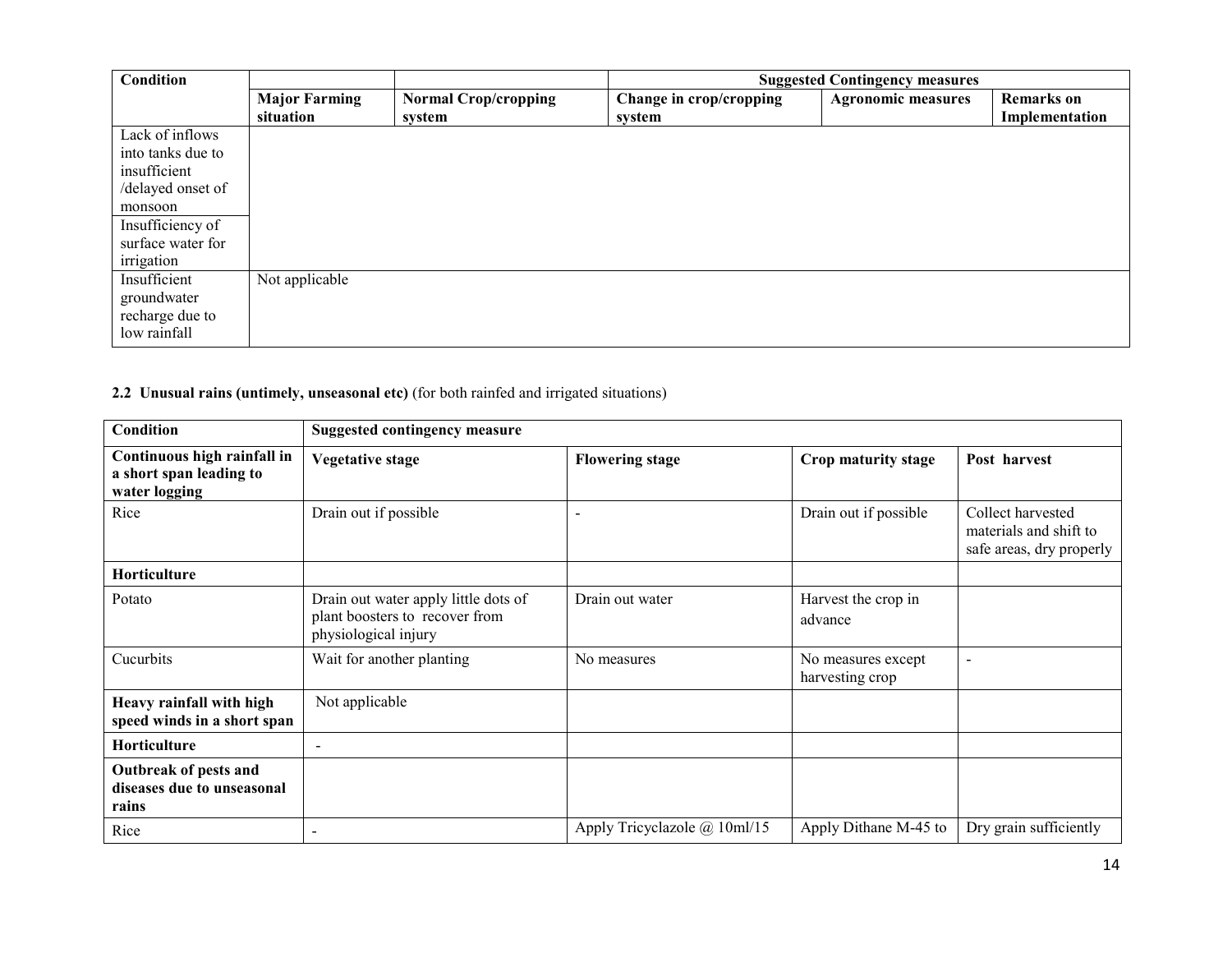|       | litres of water for blast | control false smut of                        | and safe storage |
|-------|---------------------------|----------------------------------------------|------------------|
|       |                           | rice                                         |                  |
|       |                           | Drain out water 10<br>days before harvesting |                  |
|       |                           | Application of                               |                  |
|       |                           | imidaclopid 17.8SL $\omega$                  |                  |
|       |                           | 7ml/15lit of water to                        |                  |
|       |                           | control Gundhi bug                           |                  |
| Maize |                           | Harvest cobs for seeds                       |                  |
|       |                           | before rains.                                |                  |

### 2.3 Floods- Not applicable

| <b>Condition</b>                               | <b>Suggested contingency measure</b> |                  |                    |            |  |  |
|------------------------------------------------|--------------------------------------|------------------|--------------------|------------|--|--|
| Transient water logging/ partial<br>inundation | Seedling / nursery stage             | Vegetative stage | Reproductive stage | At harvest |  |  |
| Continuous submergence                         |                                      |                  |                    |            |  |  |
| for more than 2 days                           | Not applicable                       |                  |                    |            |  |  |
| Sea water intrusion                            |                                      |                  |                    |            |  |  |

# 2.4 Extreme events: Heat wave / Cold wave/Frost/ Hailstorm /Cyclone

| <b>Extreme event type</b>          | <b>Suggested contingency measure</b> |                         |                           |            |  |
|------------------------------------|--------------------------------------|-------------------------|---------------------------|------------|--|
|                                    | Seedling / nursery stage             | <b>Vegetative stage</b> | <b>Reproductive stage</b> | At harvest |  |
| <b>Heat Wave</b>                   | ۰                                    |                         |                           |            |  |
| Cold wave                          |                                      |                         |                           |            |  |
| Frost                              |                                      |                         |                           |            |  |
| Hailstorm                          |                                      |                         |                           |            |  |
| Cyclone                            |                                      |                         |                           |            |  |
| Sand deposition or heavy siltation |                                      |                         |                           |            |  |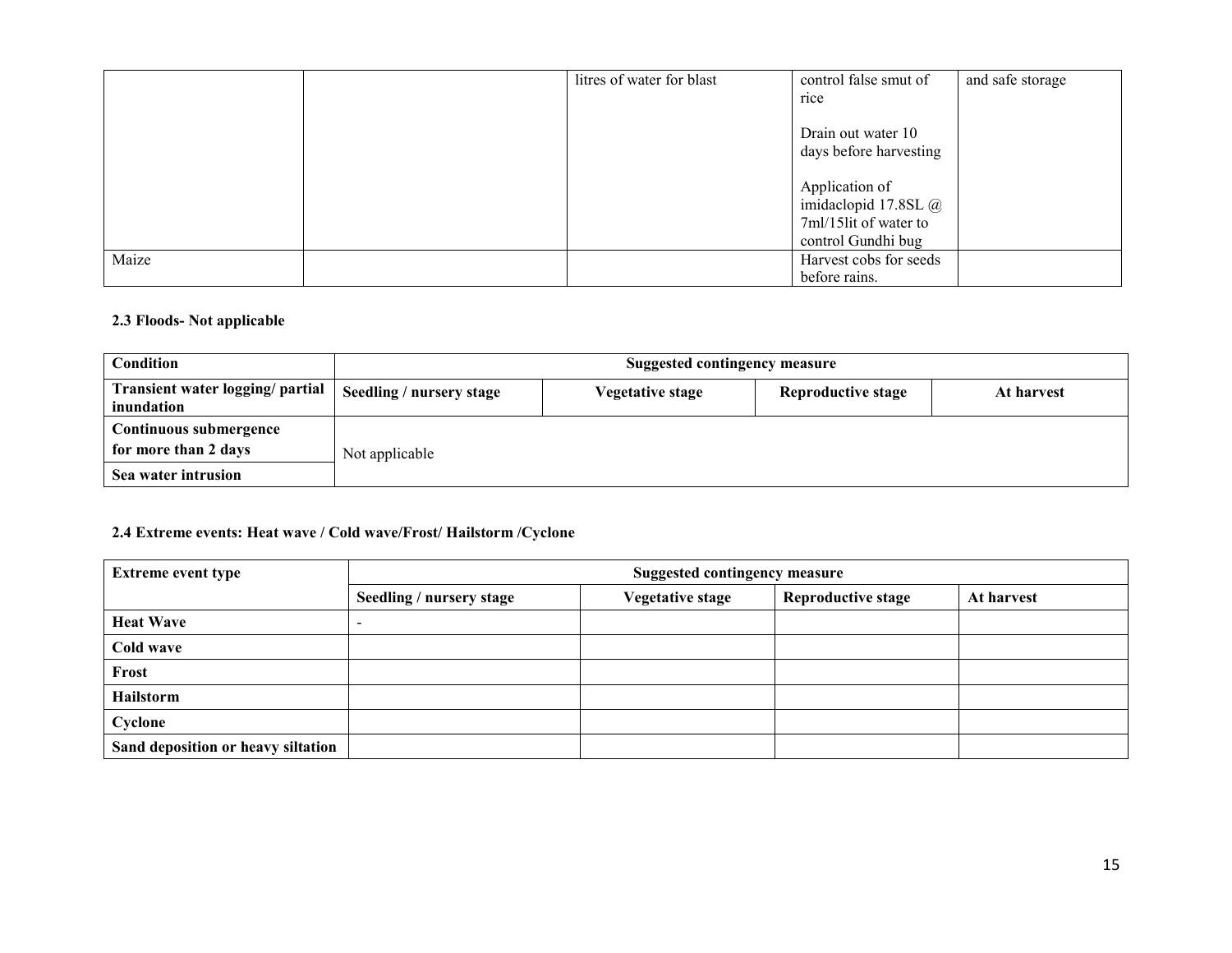#### 2.5Contingent strategies for Livestock, Poultry & Fisheries

# 2.5.1 Livestock

|                                | <b>Suggested contingency measures</b>                                                          |                                                                         |                                                                                                             |  |
|--------------------------------|------------------------------------------------------------------------------------------------|-------------------------------------------------------------------------|-------------------------------------------------------------------------------------------------------------|--|
|                                | Before the event <sup>s</sup>                                                                  | During the event                                                        | After the event                                                                                             |  |
| <b>Drought</b>                 |                                                                                                |                                                                         |                                                                                                             |  |
| Feed and fodder availability   | Insure livestocks, encourage of growing of fodder trees<br>Silage making & prepare feed blocks | Use unconventional feeds such as<br>Sugarcane leaf, bamboo leaf, azolla | Avail crop insurance make<br>feed available                                                                 |  |
| Drinking water                 | Sanitize community land and use water from sources<br>After sanitization                       | Feed silage with concentrate                                            |                                                                                                             |  |
| Health and disease management  | Procure vaccines & medicines                                                                   | Conduct animal health camps                                             |                                                                                                             |  |
| <b>Floods</b>                  |                                                                                                |                                                                         |                                                                                                             |  |
| Feed and fodder availability   | Insure livestocks, encourage growing of fodder trees<br>in upland areas                        | Use procured feeds & fodders                                            | Provide supplementary<br>feeding with feed supplement                                                       |  |
| Drinking water                 | Sanitize community water tanks                                                                 | Use sanitize water from the<br>community tank or other waves            | Provide clean & safe<br>drinking water                                                                      |  |
| Health and disease management  | Vaccinate livestocks                                                                           | Vaccinate livestocks                                                    | Arrange animal health camps<br>to control disease like<br>FMD, B.Q, Anthrax etc).<br>Disinfect animal shed. |  |
| Cyclone                        |                                                                                                |                                                                         |                                                                                                             |  |
| Feed and fodder availability   |                                                                                                |                                                                         |                                                                                                             |  |
| Drinking water                 |                                                                                                |                                                                         |                                                                                                             |  |
| Health and disease management  |                                                                                                |                                                                         |                                                                                                             |  |
| Heat wave and cold wave        |                                                                                                |                                                                         |                                                                                                             |  |
| Shelter/environment management |                                                                                                |                                                                         |                                                                                                             |  |
| Health and disease management  |                                                                                                |                                                                         |                                                                                                             |  |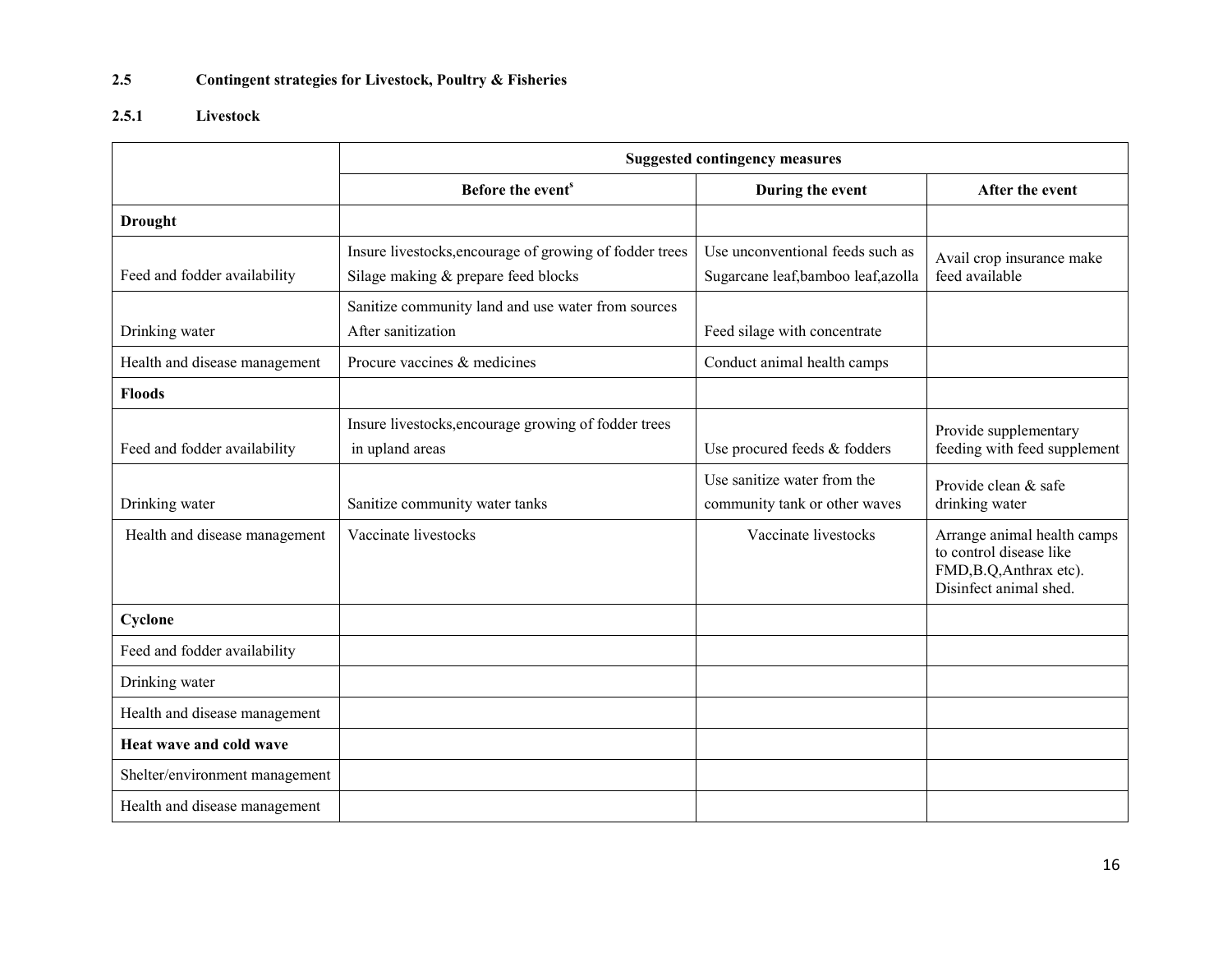|                                | <b>Suggested contingency measures</b>                                   | Convergence/linkages with<br>ongoing programs, if any                            |                                                                    |  |
|--------------------------------|-------------------------------------------------------------------------|----------------------------------------------------------------------------------|--------------------------------------------------------------------|--|
|                                | <b>Before the event</b>                                                 | During the event                                                                 | After the event                                                    |  |
|                                |                                                                         |                                                                                  |                                                                    |  |
| <b>Drought</b>                 |                                                                         |                                                                                  |                                                                    |  |
| Shortage of feed ingredients   | Procurement of feed<br>ingredients in advance                           | Restricted feeding<br>utilize feed from<br>reserved source, feed<br>judiciously. | Make available the feed<br>ingredients                             |  |
| Drinking water                 | Use chlorinated water                                                   | Use chlorinated<br>water                                                         | Make available water                                               |  |
| Health and disease management  | Procure vaccines<br>medicines & antistress<br>agents. Feed antibiotics. | Administered<br>vaccines & feed<br>antistress agent                              | Killed the affected birds                                          |  |
| <b>Floods</b>                  |                                                                         |                                                                                  |                                                                    |  |
| Shortage of feed ingredients   | Procured feed in advance                                                | Restrict feeding                                                                 | Make available the feeds                                           |  |
| Drinking water                 | Protect water source from<br>submergence                                | Use chlorinated<br>water                                                         | Sanitize water source with<br>bleaching powder                     |  |
| Health and disease management  | Procure vaccines &<br>medicines                                         | Feed<br>antibiotics, Replace<br>wet litter                                       | Disinfect the farm<br>premises.Feed antibiotics<br>& do deworming. |  |
| Cyclone                        |                                                                         |                                                                                  |                                                                    |  |
| Shortage of feed ingredients   |                                                                         |                                                                                  |                                                                    |  |
| Drinking water                 |                                                                         |                                                                                  |                                                                    |  |
| Health and disease management  |                                                                         |                                                                                  |                                                                    |  |
| Heat wave and cold wave        |                                                                         |                                                                                  |                                                                    |  |
| Shelter/environment management |                                                                         |                                                                                  |                                                                    |  |
| Health and disease management  |                                                                         |                                                                                  |                                                                    |  |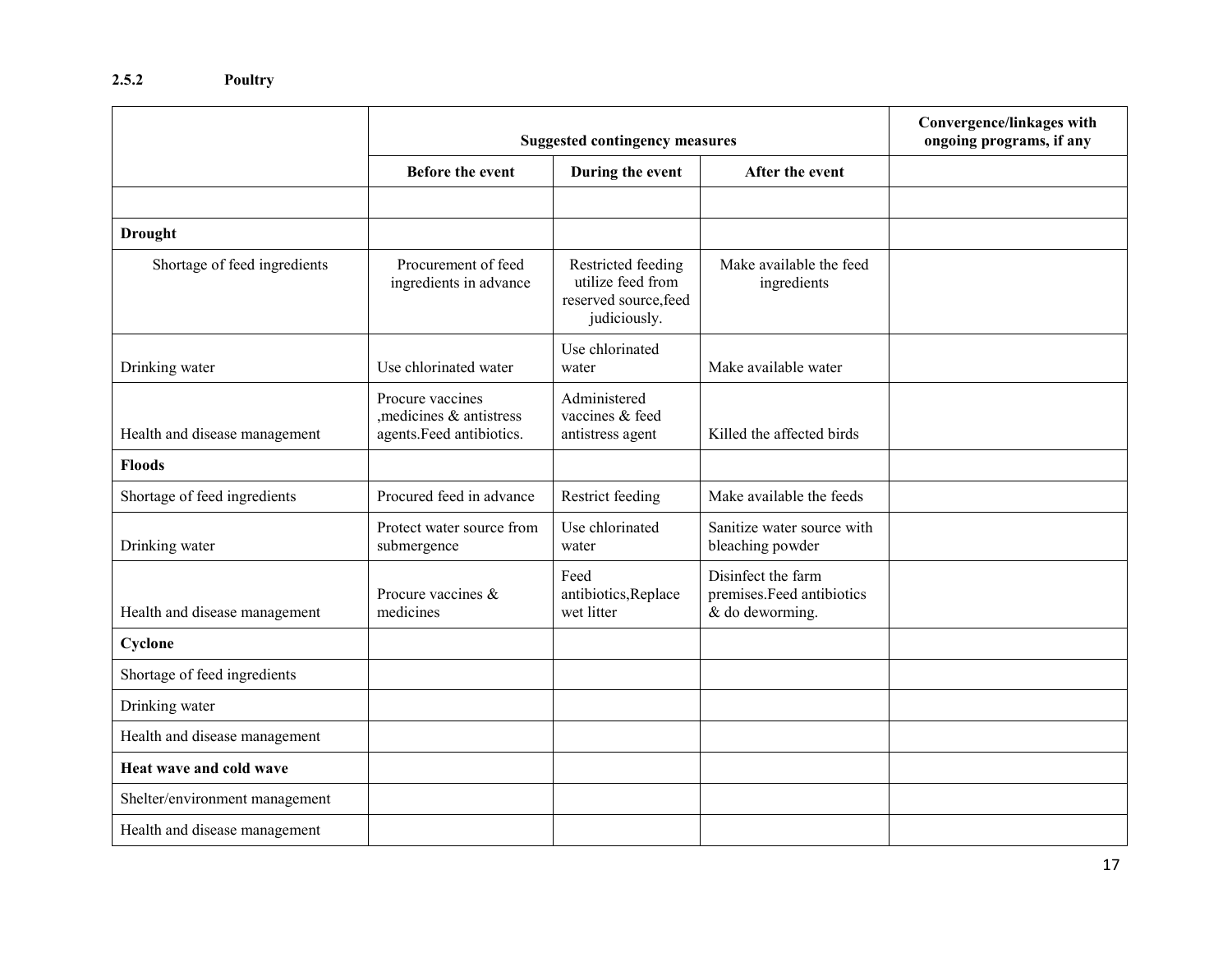# 2.5.3 Fisheries/ Aquaculture

|                                                                         | <b>Suggested contingency measures</b>                                             |                                             |                                                                  |  |  |
|-------------------------------------------------------------------------|-----------------------------------------------------------------------------------|---------------------------------------------|------------------------------------------------------------------|--|--|
|                                                                         | Before the event <sup>a</sup>                                                     | During the event                            | After the event                                                  |  |  |
| 1) Drought                                                              |                                                                                   |                                             |                                                                  |  |  |
| A. Capture                                                              |                                                                                   |                                             |                                                                  |  |  |
| Marine                                                                  |                                                                                   |                                             |                                                                  |  |  |
| Inland                                                                  |                                                                                   |                                             |                                                                  |  |  |
| (i) Shallow water depth due to<br>insufficient rains/inflow             |                                                                                   |                                             |                                                                  |  |  |
| (ii) Changes in water quality                                           |                                                                                   |                                             |                                                                  |  |  |
| (iii) Any other                                                         |                                                                                   |                                             |                                                                  |  |  |
| <b>B.</b> Aquaculture                                                   |                                                                                   |                                             |                                                                  |  |  |
| (i) Shallow water in ponds due to<br>insufficient rains/inflow          | Use water judiciously from the<br>reservoir.Renovate & maintain<br>existing ponds | Restrict use of water for other<br>purposes | Release water into the pond. Increase<br>depth of pond.          |  |  |
| (ii) Impact of salt load build up in<br>ponds / change in water quality | Prepare to release water into the pond                                            | Reduce density of population in the<br>pond | Monitoring the water quality and<br>health of aquatic organisms. |  |  |
| (iii) Any other                                                         |                                                                                   |                                             |                                                                  |  |  |
| 2) Floods                                                               |                                                                                   |                                             |                                                                  |  |  |
| A. Capture                                                              |                                                                                   |                                             |                                                                  |  |  |
| Marine                                                                  |                                                                                   |                                             |                                                                  |  |  |
| Inland                                                                  |                                                                                   |                                             |                                                                  |  |  |
| (i) Loss of stock                                                       |                                                                                   |                                             |                                                                  |  |  |
| (ii) Changes in water quality                                           |                                                                                   |                                             |                                                                  |  |  |
| (iii) Health and diseases                                               |                                                                                   |                                             |                                                                  |  |  |
| <b>B.</b> Aquaculture                                                   |                                                                                   |                                             |                                                                  |  |  |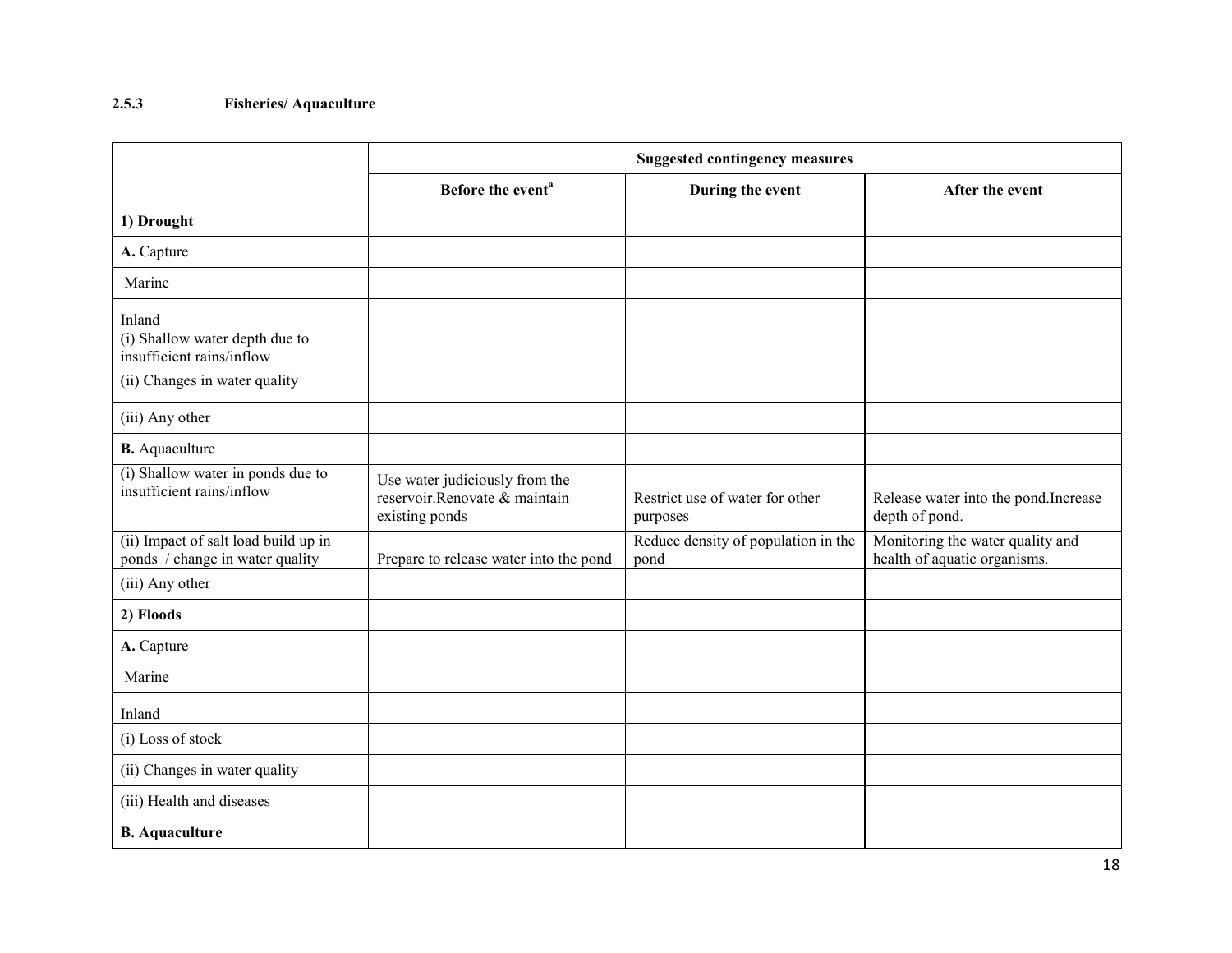| (i) Inundation with flood water                                       |  |  |
|-----------------------------------------------------------------------|--|--|
| (ii) Water contamination and changes<br>in water quality              |  |  |
| (iii) Health and diseases                                             |  |  |
| (iv) Loss of stock and inputs (feed,<br>chemicals etc)                |  |  |
| (v) Infrastructure damage (pumps,<br>aerators, huts etc)              |  |  |
| (vi) Any other                                                        |  |  |
| 3. Cyclone / Tsunami                                                  |  |  |
| A. Capture                                                            |  |  |
| Marine                                                                |  |  |
| Inland                                                                |  |  |
| <b>B.</b> Aquaculture                                                 |  |  |
| (i) Overflow / flooding of ponds                                      |  |  |
| (ii) Changes in water quality (fresh<br>water / brackish water ratio) |  |  |
| (iii) Health and diseases                                             |  |  |
| (iv) Loss of stock and inputs (feed,<br>chemicals etc)                |  |  |
| (v) Infrastructure damage (pumps,<br>aerators, shelters/huts etc)     |  |  |
| (vi) Any other                                                        |  |  |
| 4. Heat wave and cold wave                                            |  |  |
| A. Capture                                                            |  |  |
| Marine                                                                |  |  |
| Inland                                                                |  |  |